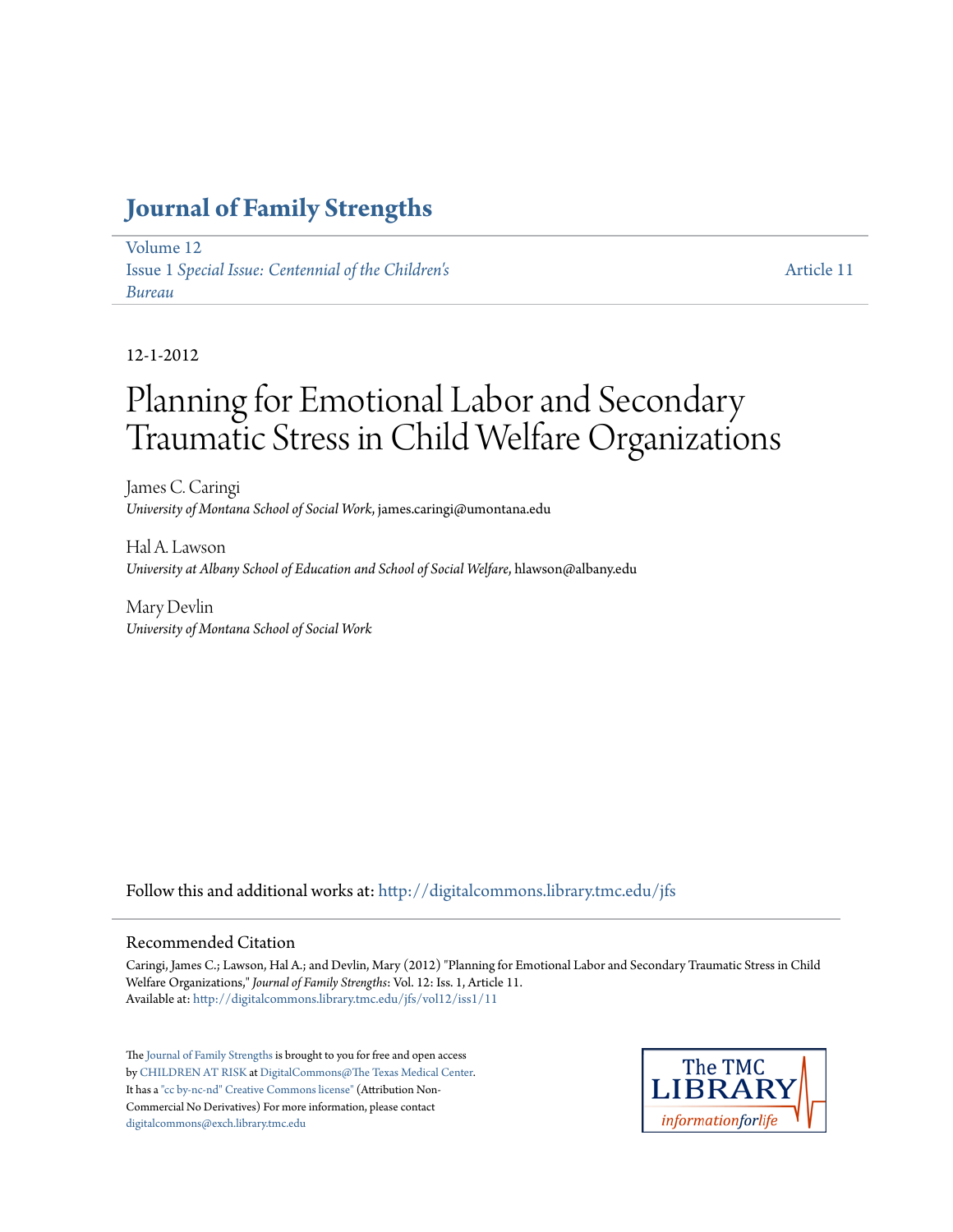When new workers return from the field for the second component of their core training, they've changed; they are wearing emotional armor. A state child welfare leader

I have felt disgust for the people I serve.

A child welfare caseworker

I have a deeper level of despair than ever before.

Another caseworker

I live with lots of guilt.

Another caseworker

Three pioneering initiatives funded by the Children's Bureau yielded the quotes above. Together, these initiatives have been instrumental in the development of formal knowledge and understanding regarding the centrality of emotions in child welfare. The first initiative, completed in the late 1990s, focused on child welfare practice with families manifesting cooccurring needs, especially substance abuse, depression, domestic violence, health disparities, and under the newly implemented Temporary Assistance to Needy Families initiative, employment challenges. The second was a child welfare workforce retention grant. The third, now in the launch phase, will develop "trauma-informed child welfare systems" in American Indian communities.

Different in many respects, these three initiatives have provided an important insight: child welfare professionals at all levels of the system are not technical automatons who operate on a task-centered, emotionally neutral automatic pilot. To the contrary, child welfare practice, life in child welfare organizations, and leadership, management, and supervision are inherently, indeed richly, emotional. Put another way, all such roles, including the interactions they entail, the work practices they structure, and the organizational impacts they have, involve emotional labor.

Under the best circumstances, this emotional labor is positive. Positive emotional labor ought to be manifest in direct practice with families and also in workplace interactions and experiences because it yields multiple benefits to frontline workers, their supervisors, top level leaders, and the organization overall. Perhaps above all, positive affect in the workplace validates professional identities as child welfare professionals and solidifies organizational commitments (Ashforth, 2001). It is, in short, a driver for desirable workforce retention, it facilitates the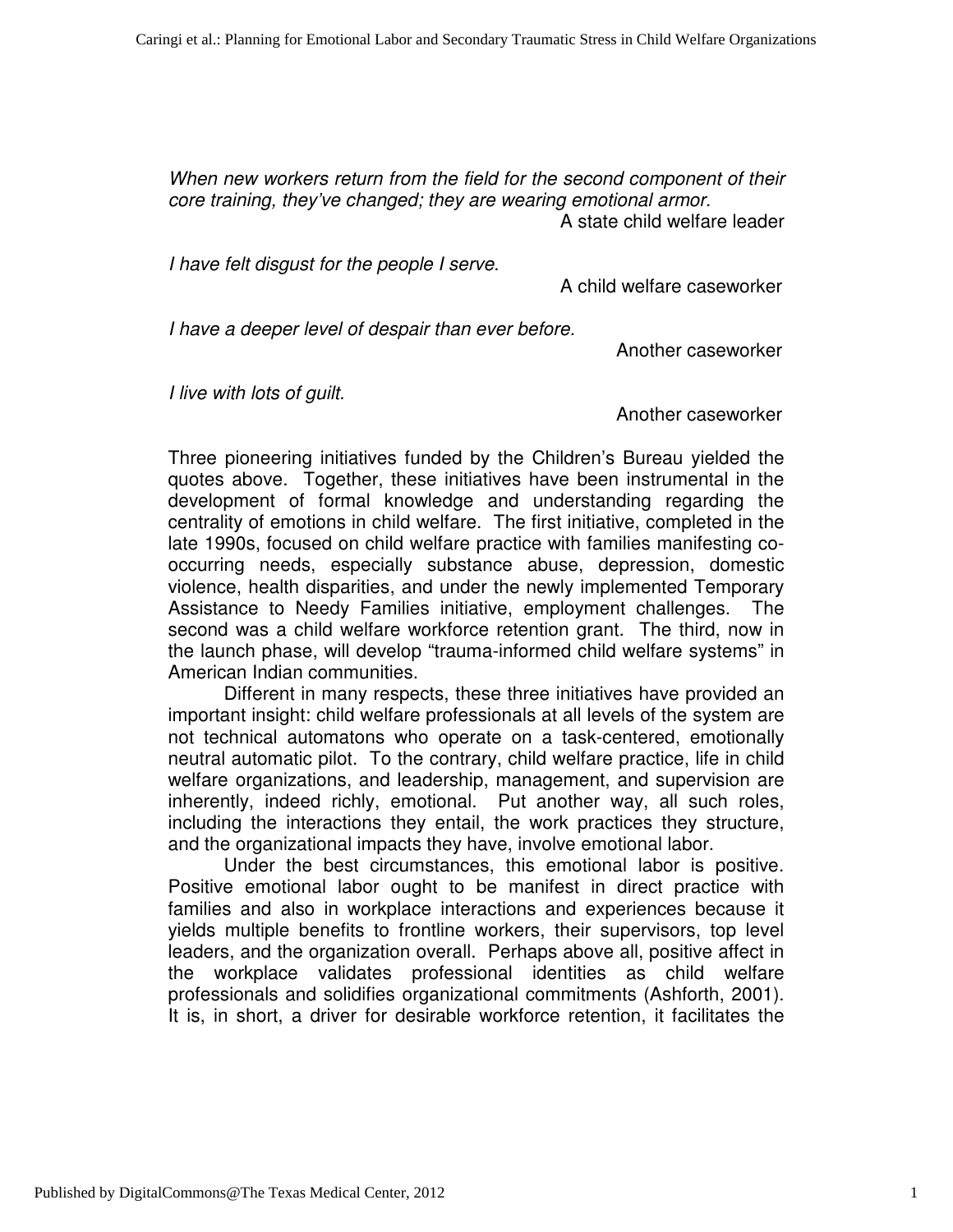development of workers' resilience and self-efficacy, and it contributes to a work- and life-enhancing organizational climate.

The systematic development of positive emotional labor begins with what individuals learn, know, and do. Both preservice and professional development programs are implicated, but it does not end here. New organizational designs also are needed. These designs are structured to establish and sustain the optimal conditions for positive emotional labor with special priorities for it to be reinforced and rewarded. The three Children's Bureau initiatives provided this set of insights and another set that follows.

 When suboptimal practice, workforce, and workplace conditions prevail, emotional work in child welfare is decidedly negative. All such negative emotional labor is manifested in multiple, deleterious effects. Above all, emotionally traumatic events create secondary traumatic stress (STS), and STS symptomatology is an ever-present risk in work with vulnerable children and families (Caringi, 2008; Caringi & Hardiman, 2012). But STS also can originate in the workplace, especially in passivedefensive organizational climates in which the quality of treatment and interaction are suboptimal and workplace violence is normative. What is more, the two sources of STS are not mutually exclusive. STS stemming from work with children and families spills over into the workplace and vice versa.

 Child welfare systems thus must place a new premium on emotional labor in general and STS in particular. This work entails a conceptual system as well as new organizational designs. Where STS is concerned, this new agenda entails early detection and rapid response systems. Ideally, these systems will be dovetailed with continuous quality improvement mechanisms and turnover prevention interventions.

Such is the foundation for the ensuing analysis. It is grounded in the main assumption that child welfare professionals' work-related cognitions and behaviors at every level of the system are laden with affect. Once this affective component receives due recognition, the emotional labor construct becomes a centerpiece in four related questions:

- What can be done to facilitate positive emotional labor and achieve its multiple benefits?
- How can negative emotional labor, especially STS, be minimized and prevented?
- What are the design-related specifications for child welfare organizations?
- What are the policy implications, especially at the state level?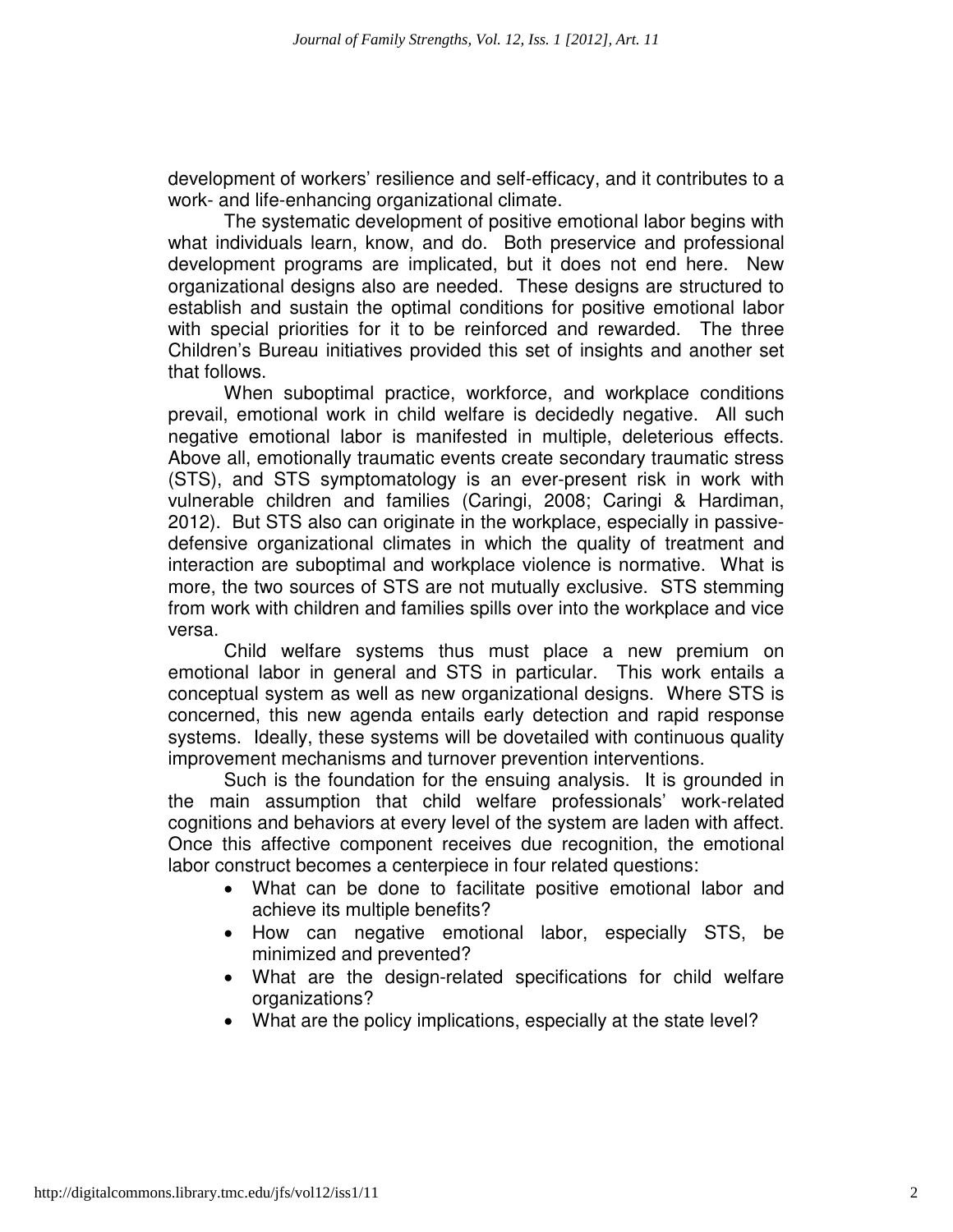The first three questions serve as implicit guides for the ensuing analysis of emotional labor. The implications for state policy belong in another analysis. For starters, a short review of the emotional labor construct is provided. This review acknowledges the roots of this emotional labor construct in the private sector's customer services industry. In the private sector, emotional labor is treated as a problem to be minimized, just as it often has been framed in child welfare.

In our framework, in contrast, the idea of positive emotional labor is offered as a companion, desirable construct. This positive emotional labor is consistent with norms of professionalism as well as the incentive and reward systems for social work with children and families. When it becomes an explicit priority, new avenues are opened for policy, practice, research, and organizational development.

The import of positive emotional labor is illuminated as our analysis turns to STS as a key example of negative emotional labor. We summarize the relevant research and explore implications for child welfare. These implications include the development of early detection and rapid response systems. We also emphasize new social work leadership roles and responsibilities, especially in workplaces with few official social workers.

 Finally, we address the practice, workforce, and workplace conditions needed for positive emotional labor's development, optimization, and sustainability. New organizational policies and practices provide a fitting conclusion.

# **An Overview of Our Framework**

Directly attributable to investments by the Children's Bureau, our framework has been under development for several years. Even with the time needed to develop it, this analysis remains a work in progress. We readily acknowledge its limitations and selectivity. We offer it to others for expansion and as a guide to future research even as we continue work on a companion paper that provides a more expansive conceptual system for child welfare policy makers, system leaders, researchers, and professional educators.

Figures 1 and 2 (see Appendices) offer a conceptual picture of the underpinnings of our framework. This framework is grounded in four interdependent findings, which stem from the three Children's Bureau initiatives. All four findings have research supports.

First, the work of protecting and serving vulnerable children and their families continues to be viewed narrowly as a technical set of tasks, a view that typically excludes child welfare workers' emotions. Second, a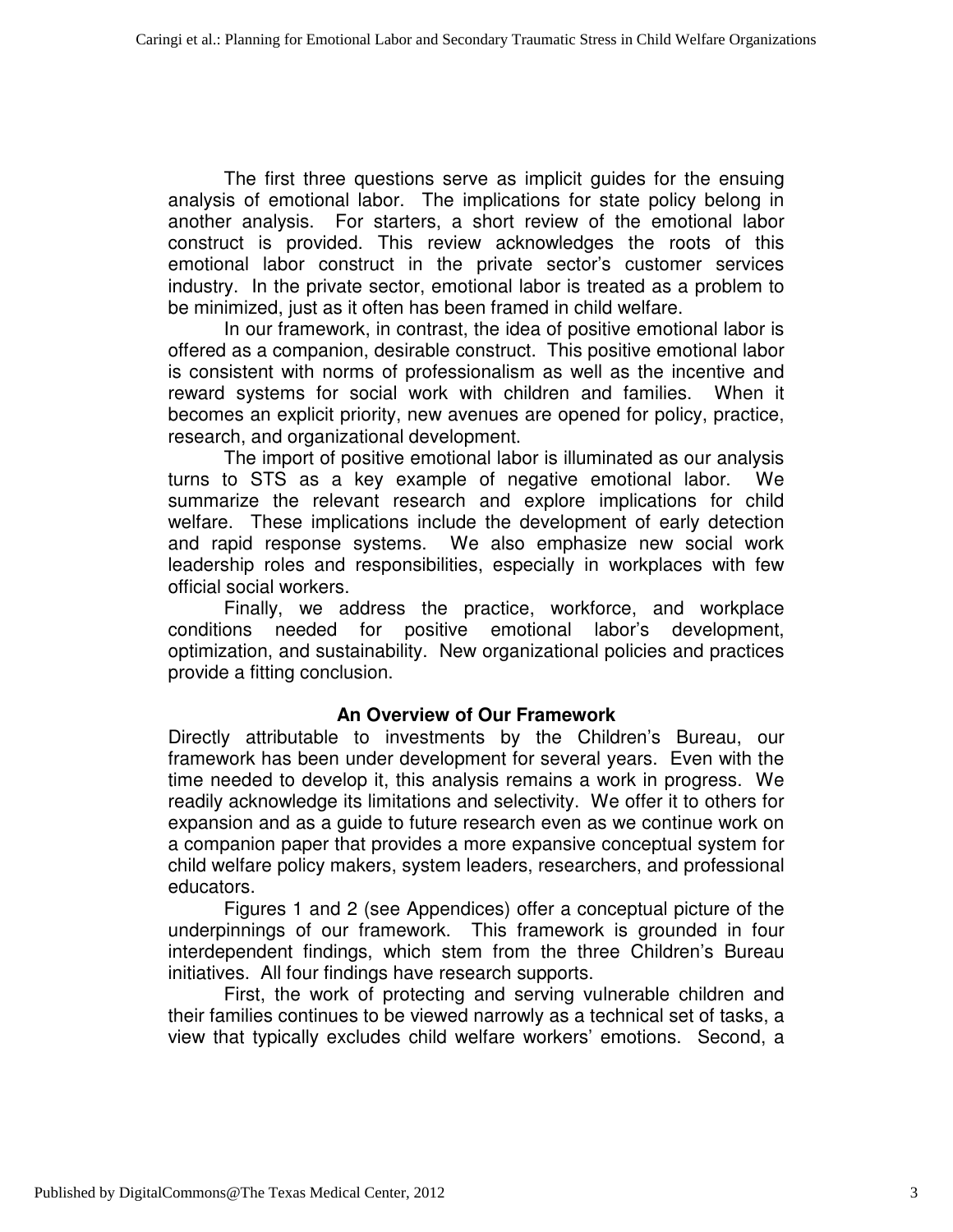diverse, sometimes under-prepared workforce tends to emphasize peopleprocessing technologies (e.g., completing the forms, maintaining records, brokering services) at the expense of people-changing work focused on emotions (Lipksy, 1980; Smith & Donovan, 2003). Third, leaders' concerns about high-profile cases and child deaths, in combination with a diverse and often under-prepared workforce, have been instrumental in their preference for top-down, compliance, and control-oriented, leadership management and supervision models and strategies, especially punitive ones conducive to negative emotional labor and even workplace violence. Fourth, high workforce turnover is endemic under these circumstances, complicating improvement planning and inadvertently reinforcing suboptimal configurations and operations that inadvertently reinforce and coproduce negative emotional labor. Details follow, starting with the emotional labor construct.

**Emotional Labor and Its Impact on Child Welfare Organizations**  All human relationships and interactions focused on helping others involve

emotions. Emotions (i.e., affect or feelings) are an inherent part of caring for others. Reciprocally, emotions are involved when one is being cared for by others (Noddings, 1986). The idea of emotional labor is rooted in these fundamental realities. Child welfare organizations are by design impacted by emotional labor. Studies related to STS levels have shown high levels of this phenomenon (Caringi & Hardiman, 2012). We propose that STS is in fact a co-occurring condition infecting child welfare workers at alarming rates, a condition which contributes to turnover (Strolin-Goltzman et al., 2008; Strolin, McCarthy, & Caringi, 2007). We offer more evidence of the impact of emotional labor in the literature review.

Emotional labor refers to the "work" of expressing and regulating affect or feelings in the context of paid employment (Hochschild, 1983; Pugliesi, 1999). The main idea—and core assumption—is that full-time employment in settings such as child welfare brings a special set of affective demands accompanying formal jobs. All paid jobs that involve interactions with other people, especially under challenging circumstances and in difficult places, thus entail emotional labor.

Child welfare workers routinely perform emotional labor in their relationships and interactions with clients. For example, emotions are embedded in investigations of abuse and neglect, child removals, emotional visitations with birth and foster parents, and a negative public perception of child welfare work in general. Additionally, emotional labor is manifested in their interactions with coworkers. Compassion, attachments, receptivity, relatedness, and responsiveness, all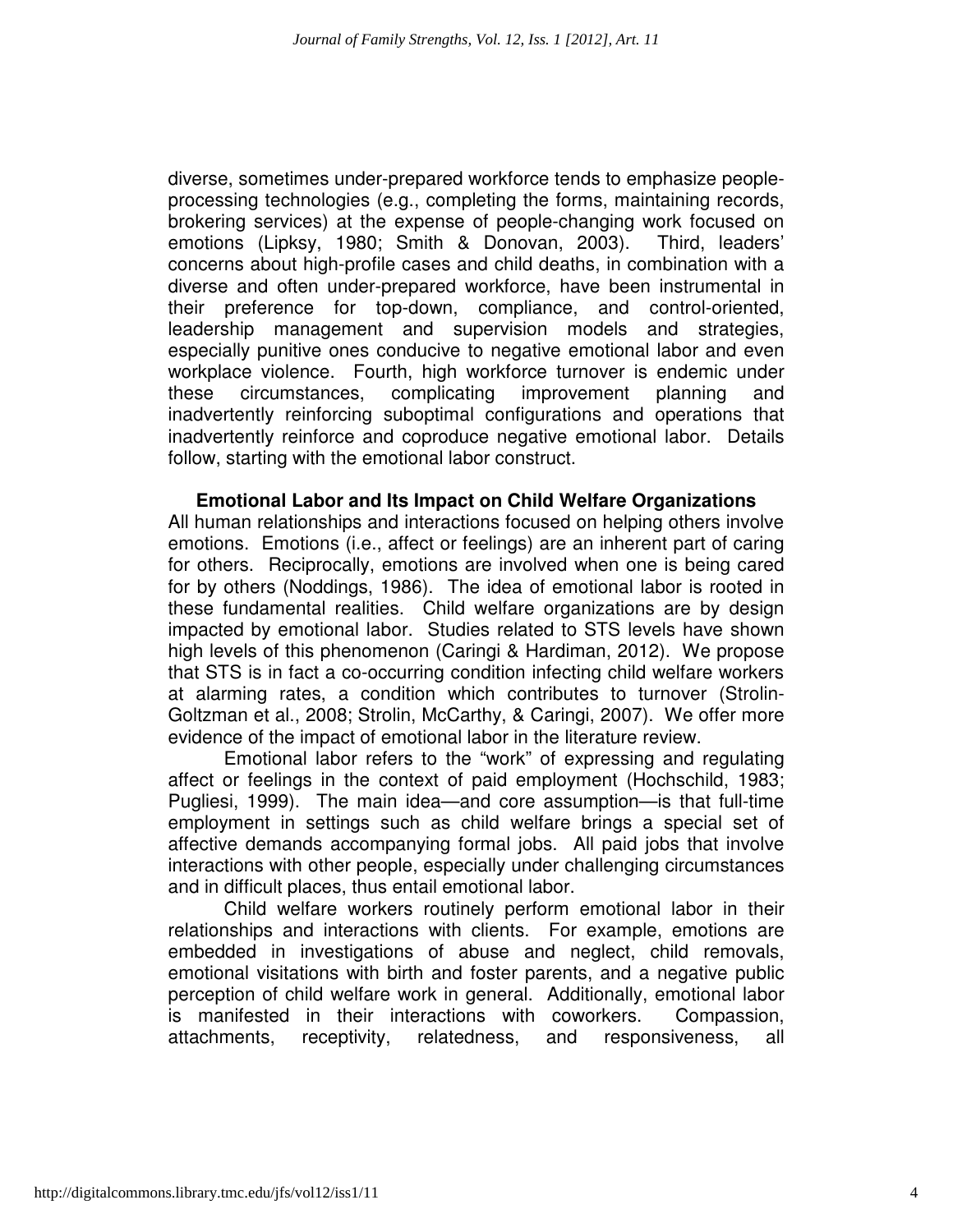indispensable aspects of caring for others, depend fundamentally on emotion. More than behavioral displays, these emotional features also serve as identity markers. More specifically, they comprise what Lord and Brown (2004, p. 50) call one's "relational identity"—the helping, nurturing, and caring relationships with others that define the self, both on the job and in one's personal life.

Furthermore, how workers think (cognition) and how they act (behavior) are intertwined with their affective states. In the same vein, what workers consider as their "knowledge for work"—their work epistemologies—also have affective components (Rein & White, 1981; Rein & White, 1982). In brief, emotions often drive both cognition, behavior, and work epistemologies (Ashforth & Saks, 2004; George, 2004).

In all such cases, child welfare workers are influenced by organizational and professional rules. These rules, whether implicit or explicit, tend to be control-oriented. Striving for emotional control, people rely on personal, professional scripts, and selected behavioral display strategies learned in the organizations employing them or perhaps during professional education programs. For example, when social workers learn how to establish and maintain professional distance from their clients, avoiding the tendency to "get too close to them," they are learning professional scripts and accompanying rules for their emotional labor in practice.

Notwithstanding their import and value, all such professional and organizational rules and scripts are designed to reduce each individual's emotional autonomy. The main idea here is that consistency in performance also requires consistency in demeanor and emotional displays. It follows that the best way to produce this consistency is by providing rules that workers are expected to follow. Emotional labor qualifies as work because of these external constraints and directives.

# **Private Sector Research: The Roots of Emotional Labor**

Most mainstream analyses of emotional labor are in the private sector (Hochschild, 1983; Pugliesi, 1999). Examples include customer service representatives in businesses and flight attendants in the airline industry (Karabanow, 1999). These analyses tend to treat emotional labor as inherently problematic. Here, emotional work focuses on conflicts between the individuals' emotions, their perceptions of their roles and responsibilities, their supervisory structures, and their organizations' requirements for consistent, appropriate emotional displays in routine interactions with customers. As this is the first exploration of the concept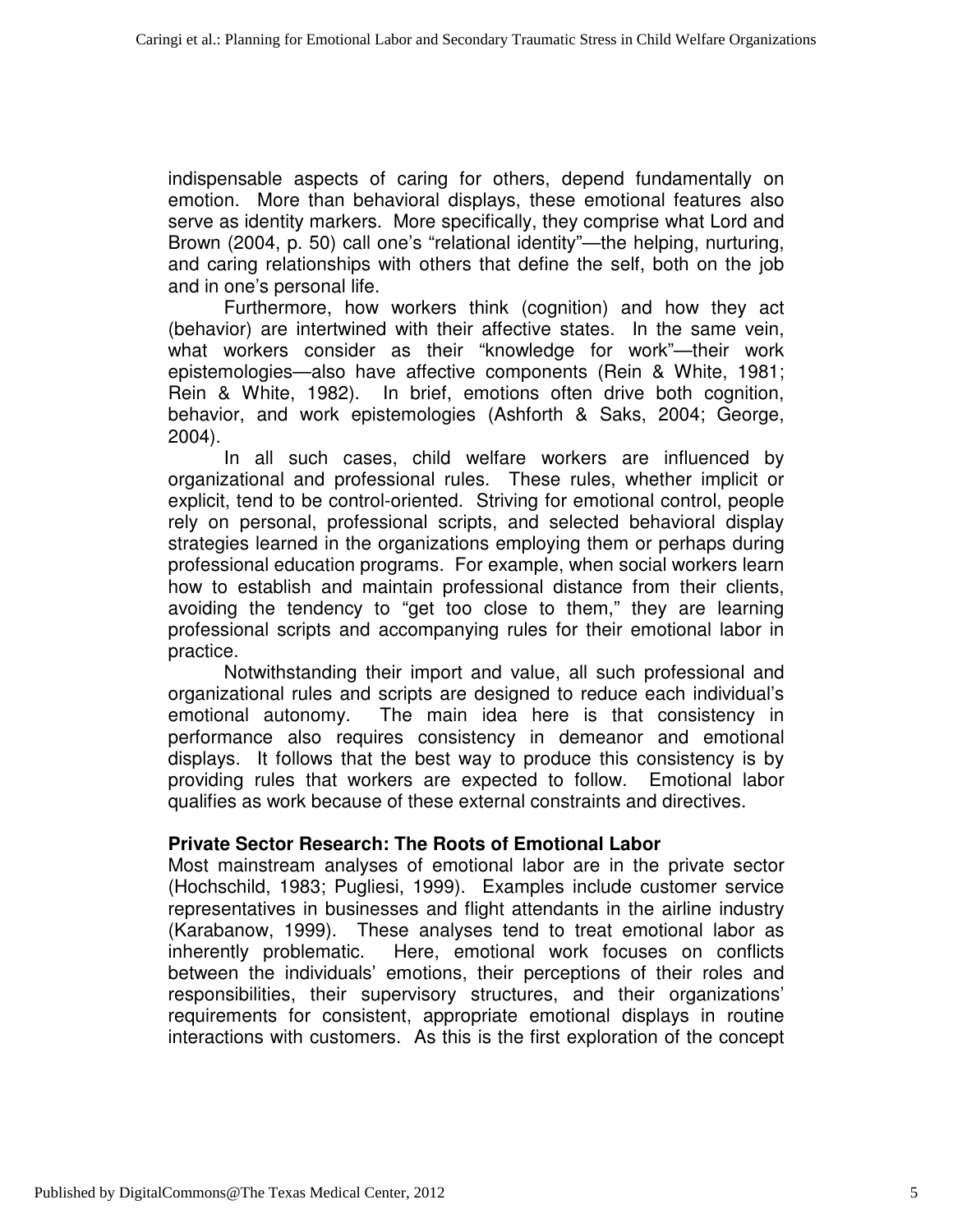of emotional labor applied to the field of child welfare, the private sector provides the best means to provide context to our model.

This private sector research literature emphasizes the voluntary strategies people use to create, display, and modify emotional expressions in all of their relationships and interactions. People do this emotional work to create and maintain a normative emotional state, one that is considered normal, proper, and appropriate. In psychological terms, this emotional labor reflects and helps to characterize each person's personality, especially one facet of it called "emotional expressivity" (Pugh, 2004). Additionally, it is a "gendered" construct, one that is influenced by culturally proscribed and prescribed roles for men and women.

More concretely, when people engage in emotional labor, they are guarding against spontaneous, authentic displays of their feelings. As a function of organizational expectation, professional norms, or personal aspiration, they want to display positive emotions, at the same time that they are expected and required to suppress and hide negative emotions such as displeasure or anger.

**The managed heart.** This emotional work is especially stressful when it involves masking true feelings in order to present the self in socially desirable, appropriate ways. Such is the context for Hochschild's (1983) pioneering work. Hochschild coined the telling phrase "the managed heart" to describe organizational attempts to manage their employees' feelings, i.e., emotional management and control aimed at uniformity and consistency. Perhaps in no other public setting are the emotions of workers "managed." For good reason, workers are taught to "leave work at work," be detached, and have professional boundaries. However, the reality of working with children and families is that we must work *in relation* with one another. Relationships require an expression of feelings. Thus, child welfare work and organizational policies are often at odds.

In Hochschild's (1983) original analysis, emotional labor is defined in three parts. First, it involves face-to-face contacts and interactions. Second, the worker is expected to produce a desired emotional state in another person—the client or the customer, typically making the client or customer satisfied and even happy. Third, the employer (and the employing organization), through training, socialization, and supervision, strives to exercise influence and control over the emotional activities of employees.

**Surface acting and deep acting.** This line of research also offers an important distinction between two kinds of emotional work. One is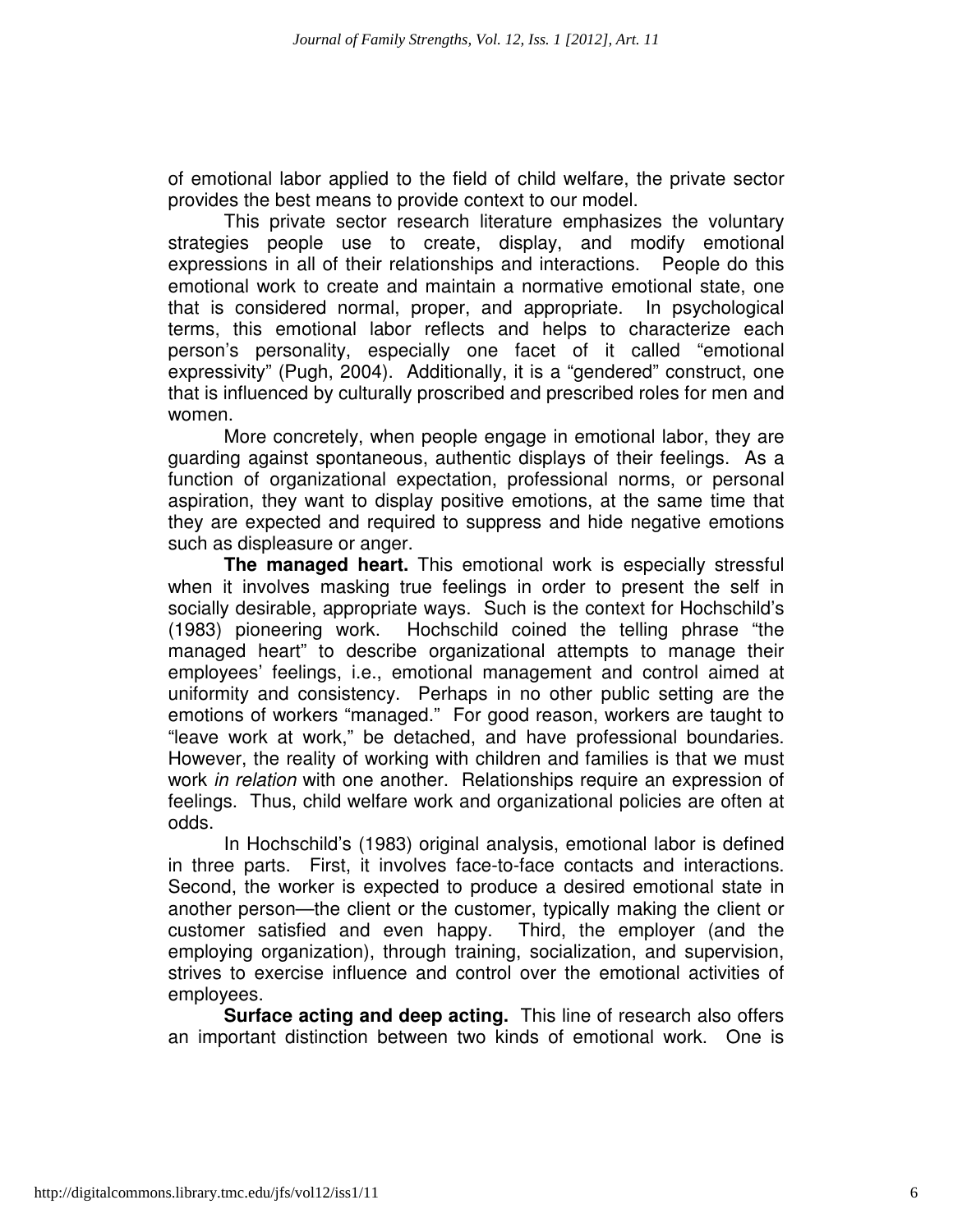called surface acting. The other is called deep acting. The dramaturgical metaphor emphasizes the roles professionals play.

Surface acting can be described as "going through the motions" without significant emotional investments. Who I am—my core identity and value system—is divorced from the job I do and how I behave. This kind of emotional labor is not especially or inherently stressful.

Deep acting, in contrast, is emotionally engaging, and it involves identity-investments. Who I am and what I do are intertwined. Potentially rewarding and a motive for intense engagement—indicative of positive emotional labor—deep acting also can extract emotional tolls and can cause harmful distress, which qualifies it as negative emotional labor. The catch phrase "keep laughing on the outside, while crying on the inside" is indicative of deep acting at a cost, i.e., negative emotional labor.

**Multilevel management of emotions.** To recapitulate, emotional labor qualifies as "work" because it requires special efforts to manage and regulate personal emotions and their expressions. Fundamentally, emotional work is at least taxing, and it may be stressful. While some such stress may be associated with personal and professional benefits, it shall become apparent that many needs and problems stem from, and are associated with, ineffective, unsuccessful, and inappropriate emotional work.

# **Rules and Strategies for Regulating Emotions: Missing Components in Training Programs**

Emotional labor thus involves self-regulation in relation to organizational rules, professional norms, and personal goals. All in all, it can be classified as a kind of impression management. It takes special effort, often involves stress, and entails special skills and abilities. It is "work" to the extent that it requires special efforts, especially when surface acting is the norm and negative emotional labor is present or highly probable.

Significantly, this positive emotional labor can be facilitated and optimized if workers at all levels of the system are prepared for it (during preservice education and agency training) and when the agency provides follow-up assistances, social supports, and resources. Self-regulatory skills and abilities, for example, can be provided in these education programs with follow-up reinforcements and supports in the organization. Specifically, workers at all levels of the system can learn self-regulatory strategies and develop companion meta-cognitive strategies (i.e., how I should think about how I think).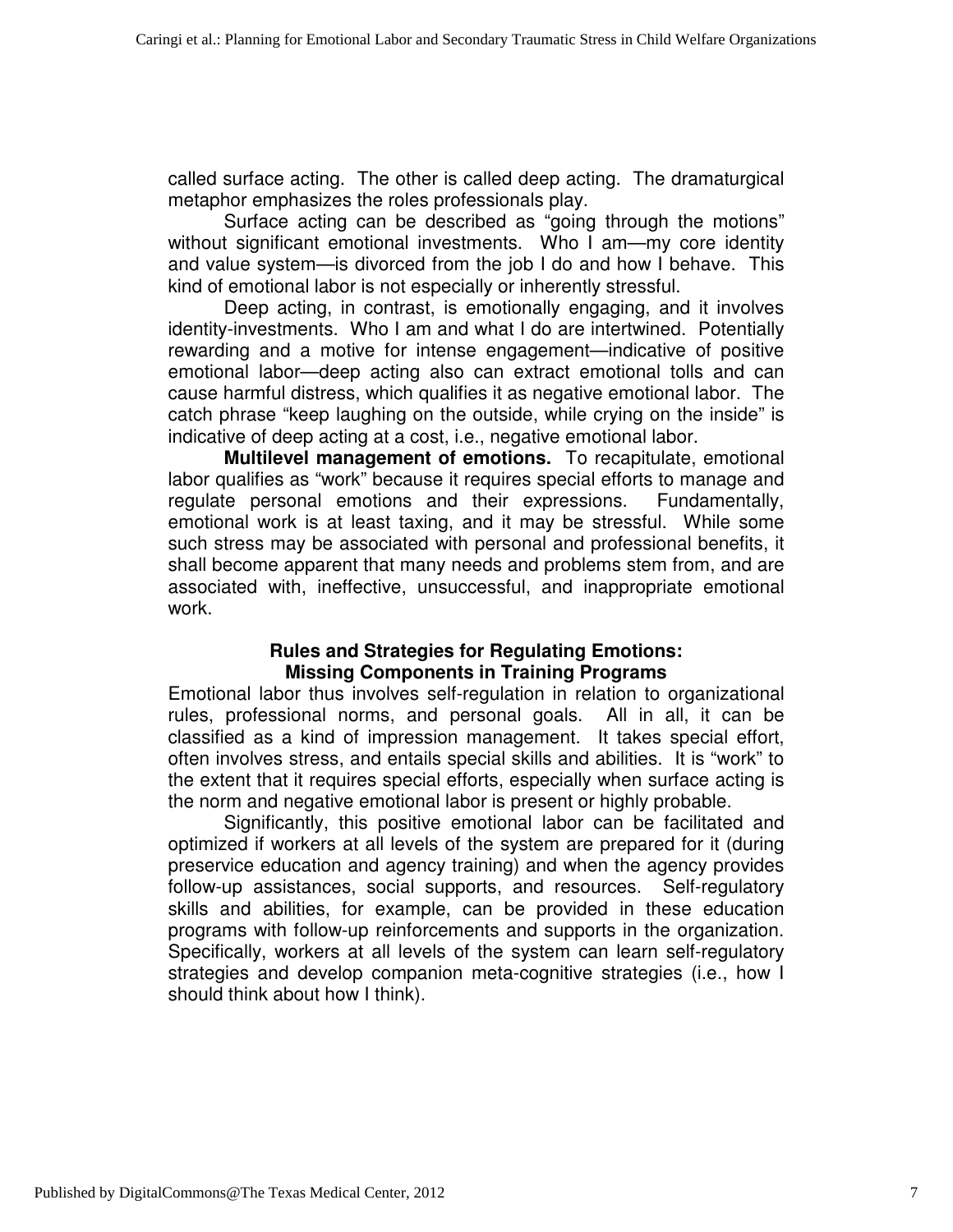### **Emotional Labor Strategies**

Child welfare workers can learn to regulate their emotions by focusing on their antecedents (the events and stimuli that triggered them), their responses to these antecedents, or both (Pugh, 2004). In child welfare settings, triggers may include the trauma of the children, interactions with families and professionals, and the court system. Interestingly, these same triggers also may be implicated when STS occurs. Emotional labor in child welfare settings may be self-directed (self-focused), other-directed (e.g., toward coworkers, managers, clients), or both.

Three general kinds of strategies are salient to both antecedentfocused and response-focused emotional regulation (Pugliesi, 1999). Significantly, all can be learned. That is, these emotional strategies can be viewed as part of the recommended behavioral repertoires for child welfare workers at all levels of the system, and training and learning systems can be developed accordingly.

People employ *cognitive strategies* (e.g., cognitive reappraisal and reframing) to interpret and reinterpret events and situations. They use behavioral strategies (e.g., scripted responses) to control or regulate their emotional displays. And they use *physical strategies* (e.g., alcohol, tobacco, exercise, medications) to reduce their arousal or mollify their emotional states.

These three strategies are not mutually exclusive. In fact, people may employ combinations of them in their relationships and interactions. The actual strategies they employ often are influenced, if not determined, by their expertise and skill (Pugh, 2004) and by the demands of the task environment. These demands include the stress, complexity, and uncertainty of the task and special rule structures for their emotional labor.

The most stressful and exacting demands occur when newcomer child welfare workers are underprepared for the most challenging and dangerous cases and when they lack the strategic preparation for their emotional labor strategies. Suboptimal outcomes for the worker and the family are likely under these circumstances because the emotional labor probably is negative. For example, DePanfilis and Zlotnik (2008) reported that undesirable workforce turnover was caused in part by emotional exhaustion (and by implication, negative emotional labor).

#### **Rules for Emotional Work**

Alongside the strategies for emotional labor are the operational rule structures for its productive management. As with emotional labor strategies, these rules need to be centerpieces in training and a focal point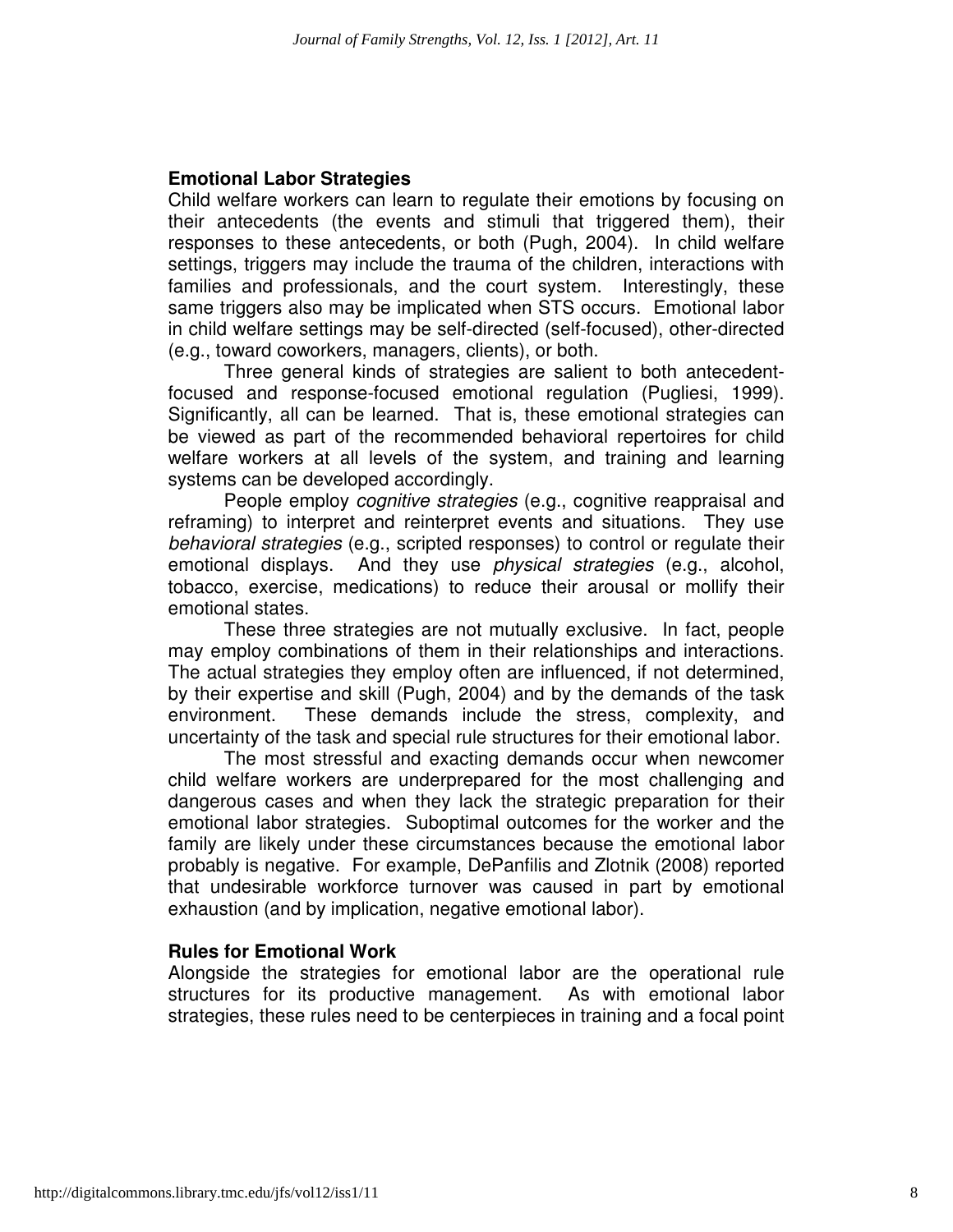for timely assistance, social supports, and resources for workers on the job.

Four related kinds of operational rules may guide emotional work (Ashforth & Saks, 2004; Hochschild, 1983; Morris & Feldman, 1996; Pugliesi, 1999). Some people rely on all four. Others employ various combinations as a function of their situation. All have import for child welfare organizations.

Framing rules prescribe how to approach clients, problems, and situations—especially how to ascribe meaning, plan actions, and implement strategies (Ashforth & Saks, 2004). They are like recipes for child welfare work. Framing-rules-as-recipes sometimes determine workers' interactions with others, especially coworkers and clients.

Feeling rules prescribe emotional states, including the range of permissible emotions in specific relationships, interactions, situations, and settings. For example, when child protection workers learn how to "put their feelings on hold" even when they encounter gut-wrenching or angerinducing instances of child abuse and neglect, they are conforming to feeling rules. "Keeping one's cool" under these circumstances requires extensive and intensive emotional labor, at times making the job emotionally exhausting.

Display rules guide and determine the behavioral expression of emotion. These rules identify which emotions are appropriate in a given situation and how these emotions should be expressed publicly. Where child welfare practice is concerned, these rules are integral to work performances (Pugh, 2004). For example, when child protection workers "put on their game face" and operate on "automatic pilot" as they assess risks and strengths and plan immediate service strategies with challenged families, these workers are being guided by display rules. In short, these display rules provide emotional norms and scripts. In essence, they are designed to strip the individual of emotional autonomy—the ability to express emotions without referencing external, rule-bound constraints and inhibitions (Brotheridge & Grandey, 2002). They are the essence of "the managed heart" in child welfare.

Interaction rules guide emotion and, in turn, cognition and behavior aimed at achieving personal, professional, and organizational goals. These rules encompass both verbal and nonverbal behavioral displays (Steinberg & Figart, 1999). More than directives for individuals and groups, these interaction rules comprise a key element of each organization's emotional climate as well as its emotional culture (Ashforth & Saks, 2004). As with the other rules structures, these interaction rules can be explicit or implicit. Especially when they are implicit, informal, and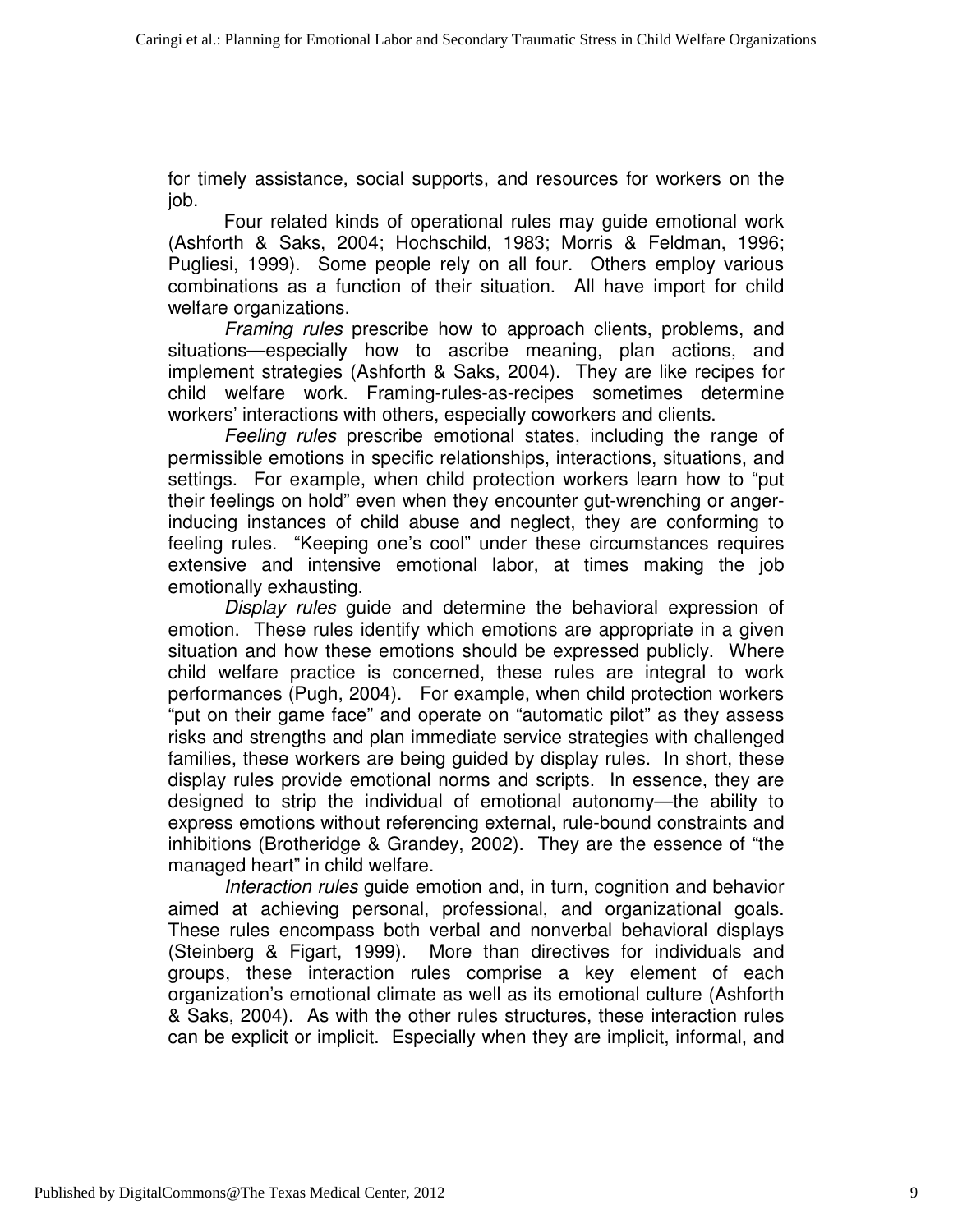nearly random and the organization is experiencing some turmoil, interactions typically are suboptimal and even violent. Negative emotional labor runs rampant under these circumstances, in part because there are no formal rule structures or recommended injunctive norms regarding how people are expected to treat each other.

#### **Beyond Rules for Individuals to Organizational Rules**

Organizational and professional rule systems may influence, and sometimes determine, each individual worker's preferred framing, feeling, display, and interaction rules. These organizational and professional rule systems are control-oriented. They also qualify as moral practices (Hasenfeld, 2000) because they implicitly carry values and ideas about what's good and just. Oftentimes, they are aimed at scripting emotional expressions and behavioral displays, while attempting to reduce, or strip way altogether, each individual's emotional autonomy. Whatever tensions and conflicts arise in this interplay among the individual, the organization, and the profession increase the required emotional labor.

Proscriptive rule systems set the boundaries for emotional labor. These systems often are expressed as formal and informal norms, i.e., mutually accepted standards for behavior. Like all behavioral norms, they provide guidance to workers but also allow opportunities for their discretion. Oftentimes, officially endorsed norms provide the standards for this emotional labor with the assumption that everyone in the system will jointly endorse and steward them. Our experience in child welfare indicates that, in most organizations, these norms tend to be informal and open to multiple interpretations. When this is the case, opportunities are lost for formal norms to be facilitators of strong, positive organizational climates with preferred interactions among staff members at all levels of the system as well as comparable interactions with children, families, and professionals representing other systems.

Prescriptive rule systems provide firm directives regarding the "do's" and "don't's" of emotional labor. Typically, these rules are very specific, leaving no doubt about the recommended, indeed required course of action. They orient workers toward scripted performances and roles, and thus they are aimed at reducing opportunities for individual discretion while standardizing, in the name of quality control, workers' contributions to overall agency performance. Oppressive and deprofessionalizing for experienced, expert workers, these prescriptive rule systems often provide enabling supports for newcomers, especially caseworkers thrust too quickly into full caseloads with challenging, even dangerous, cases.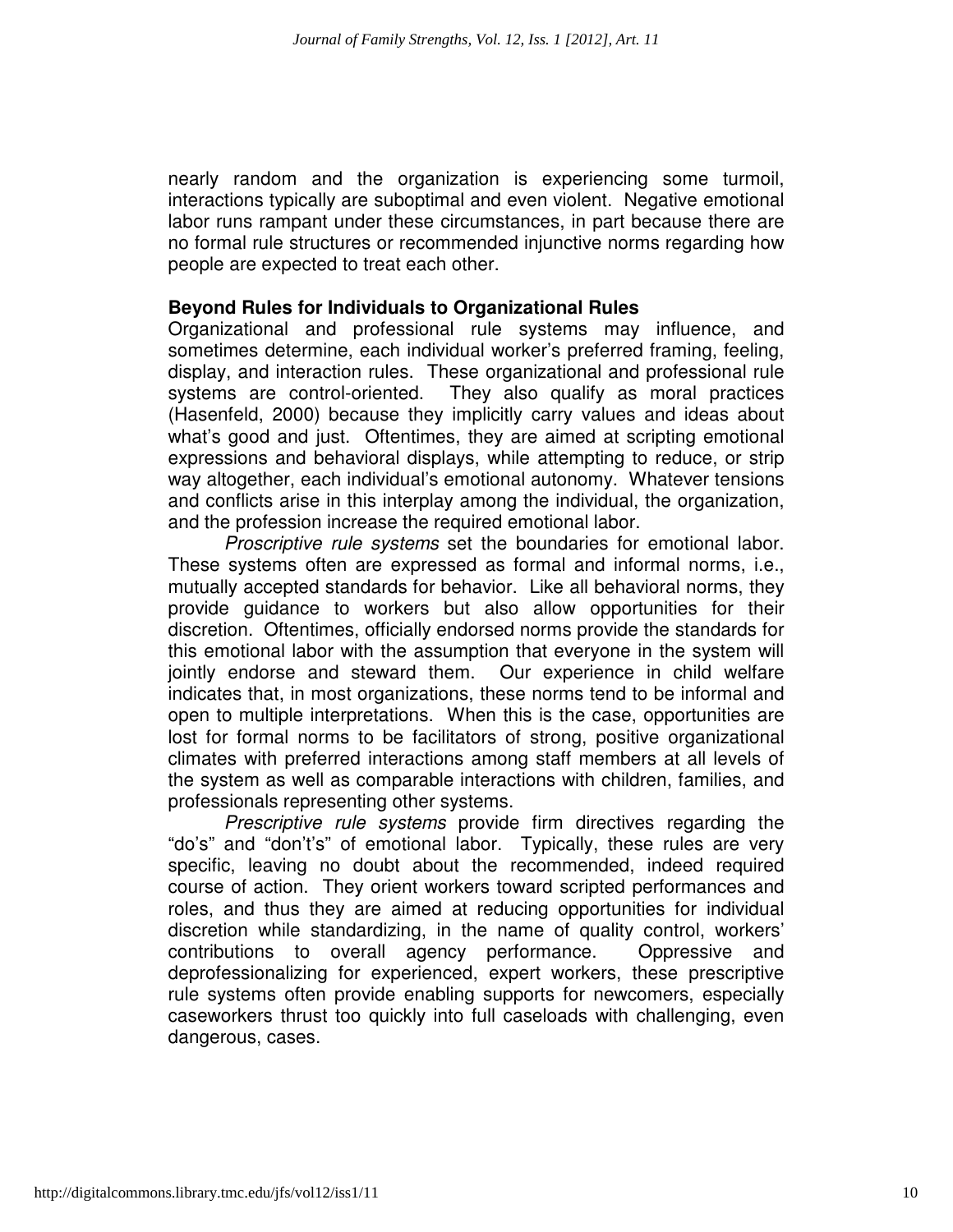# **The Never-ending Challenge: Aligning Organizational, Professional, and Personal Rules**

Rules, rules, and more rules: The main idea is that so many rule systems and levels automatically deprofessionalizes workers and makes the work oppressive. The above analysis has served one of its primary purposes if readers are prepared to react differently. While some rule systems may indeed be oppressive and serve as a root cause of deprofessionalization, rules can be facilitative and enabling mechanisms for positive emotional labor.

Two keys make a difference. One key is to proceed with theoretically sound, research-supported designs, ones that encompass preservice education and agency-based training for workers at all levels of the system. The other key is to implement mechanisms for continuous learning and quality improvement with an explicit focus on positive and negative emotional labor. Both have implications for organizational and educational policies regarding child welfare and the education of future child welfare organizations.

The planning priority thus is to synchronize and harmonize external policy related to rule systems and workers' preferred framing, feeling, display, and interaction rules. Here, the aim is to maximize *positive* emotional labor—emotional work that yields benefits—while minimizing and preventing *negative emotional labor*—emotional work that causes problems and may be harmful. STS and other examples of the impact of negative emotional labor are special priorities.

# **Negative Emotional Labor and the Primacy of STS**

STS is, for child welfare, a new phenomenon. Even so, it probably deserves the status of a long-standing, hidden epidemic among child welfare workers and other human services professionals who routinely confront violent acts and their manifest consequences. The main definition follows from this view: STS refers to behaviors and emotions resulting from helping a traumatized or suffering person (Figley, 1995, p. 7). STS symptomatology includes compassion fatigue, hyperarousal, hypervigilance, numbing out, disengagement and disidentification with the job, the work, and the organization.

Since child welfare workers routinely help traumatized and suffering children, parents, and entire families, it is not surprising that they are vulnerable to STS. Put differently, STS symptomatology is an everpresent risk in work with vulnerable children and families (Caringi, 2008; Caringi & Hardiman, 2012). Fortunately, STS specialists are developing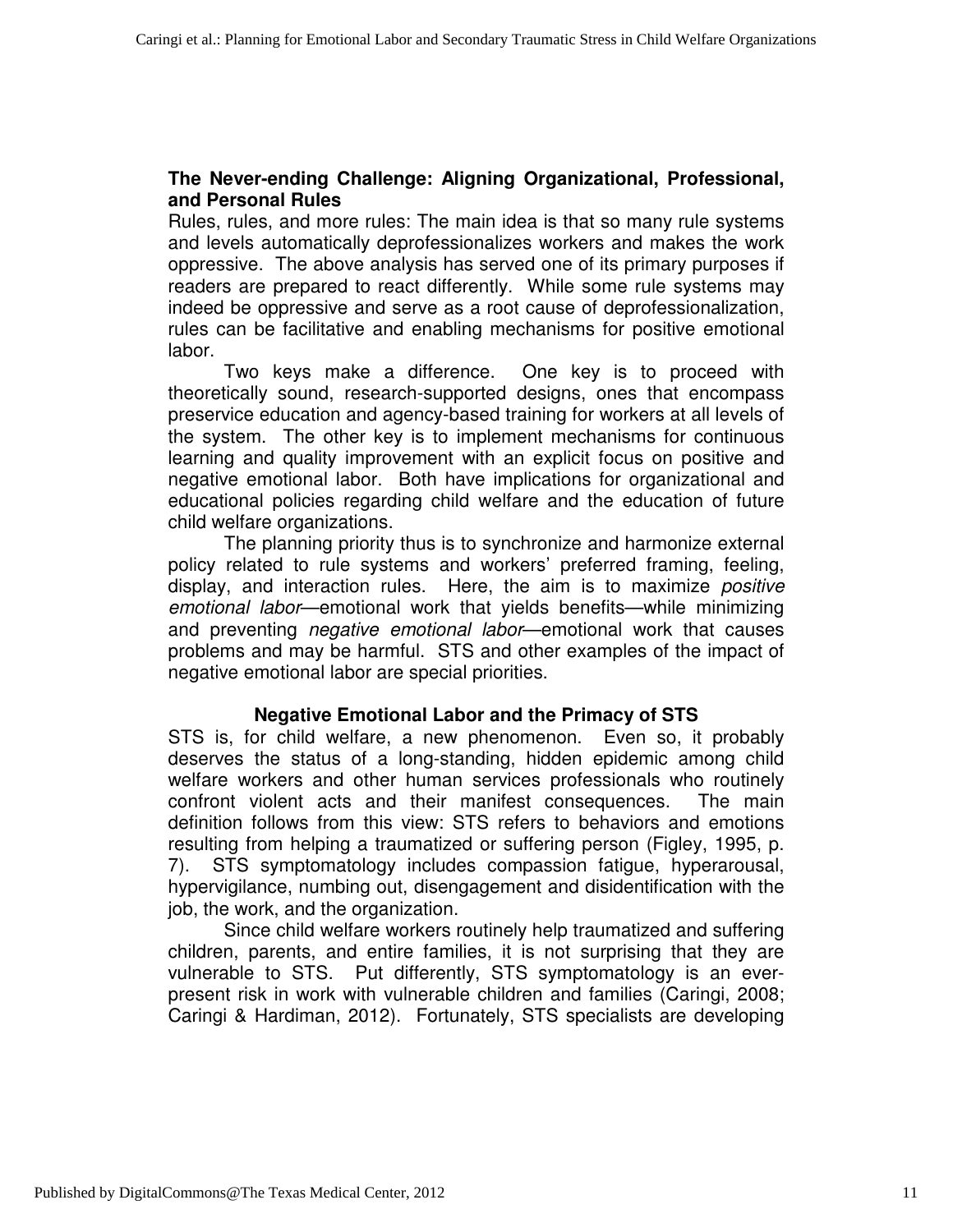specialized interventions (Bride, 2007; Pearlman & Caringi, 2009; Pryce, Shackelford, & Pryce, 2007).

 Although STS may be expected in practice with families, it also can originate in the workplace, resulting in more primary forms of traumatic stress. Acts of violence (especially verbal abuse), punitive supervision and management strategies, adult-driven bullying, and acts of leadershiprelated intimidation also are traumatic. These and other unfortunate, undesirable acts are especially prevalent in passive-defensive organizational climates in which the quality of treatment and interaction are suboptimal (Glisson & Hemmelgarn, 1998).

In our framework, the two sources of workplace trauma are not mutually exclusive. (See Figures 1 and 2 in the Appendices.) STS stemming from work with children and families spills over into the workplace and vice versa.

#### **STS in the Workforce**

STS among child welfare workers has received more attention and research within human services within the last 10 years. A comprehensive review of the literature follows. It includes the current state of research regarding STS in child welfare workers as well as a detailed look at programs specifically addressing STS through researched and developed trainings and Title IV-E programs. This review of STS literature also acknowledges areas where future programs can be developed.

Many of the risk factors identified in current STS literature are found in the demands of the work as well as the organization of the service delivery system in child welfare. Individual stressors, organizational stressors, and critical incidents on the job all potentially place child welfare workers at risk for STS (Regehr, Hemsworth, Leslie, Howe, & Chau, 2004; Caringi, 2008). Many strategies have been identified for educating child welfare professionals on STS and how it differs from burnout. Pryce, Shackelford, and Pryce (2007) reported their findings from workshops conducted between 1997 and 2004 with child welfare professionals in five states; their findings indicated that these professionals are affected by STS more so than burnout.

The impact of STS on child welfare workers has been the focus of several studies. Conrad and Kellar-Guenther (2006) surveyed child protection workers in Colorado who were participating in a STS seminar to measure the risk of compassion fatigue, burnout, and compassion satisfaction among Colorado county child protection staff using the Compassion Satisfaction/Fatigue Self-Test. The study found that, while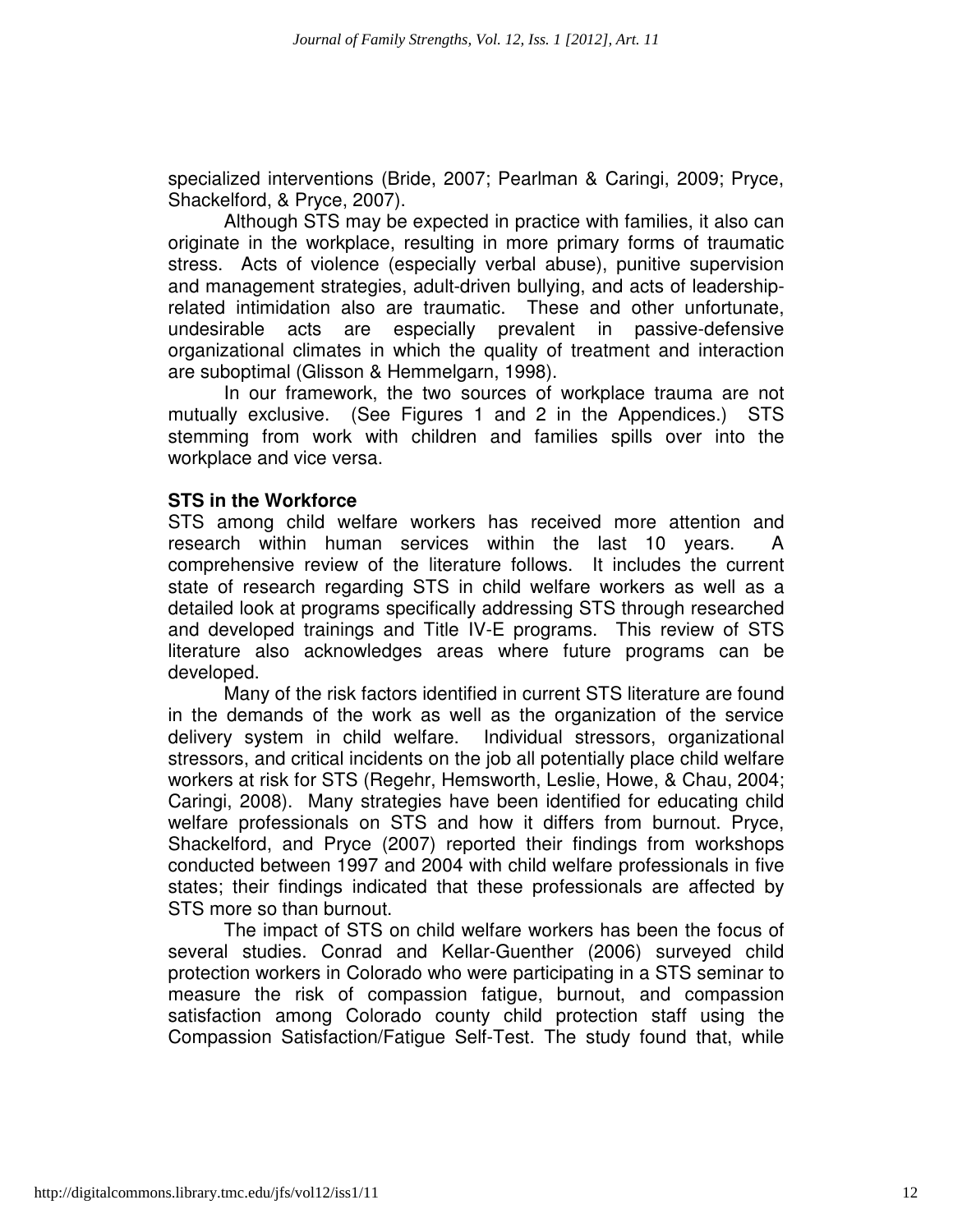50% of Colorado County child protection staff suffered from "high" or "very high" levels of compassion fatigue, the risk of burnout was lower, as 70% of staff expressed a "high" or "good" level of compassion satisfaction, the positive impact of working with traumatized individuals. Thus, despite a high risk of compassion fatigue, these staff members had a low risk of burnout, finding that compassion satisfaction may mitigate these levels.

Caringi and Hardiman (2012) studied the impact of STS on New York State child welfare workers using the Secondary Traumatic Stress Scale (Bride, 2007) in a Children's Bureau-funded workforce initiative. Their study revealed that 75% of workers and supervisors were experiencing significant levels of STS. Over 50% of workers were likely experiencing symptoms that mirror those of post-traumatic stress disorder.

Nelson-Gardell and Harris (2003) studied 166 child welfare workers who attended a full-day training on STS. The workers completed the Compassion Fatigue Scale (Figley, 1995), a test which distinguishes between STS and burnout and surveys their symptoms of STS and knowledge of it, before and after the training. Data analyses found a link between a personal history of primary trauma, child abuse, or neglect and the heightened risk for STS in child welfare workers. Younger workers were also found to have more STS (Nelson-Gardell & Harris, 2003). Van Hook (2008) conducted a study among 182 child welfare workers in Central Florida looking for high levels of compassion fatigue and found the highest levels of compassion fatigue in women and young workers.

Dane (2000) conducted qualitative focus groups of 10 child welfare workers; these focus groups identified data to help develop a two-day training module for child welfare workers to gain skills and knowledge through didactic and experiential learning. The focus groups identified five emerging themes that became the focus of the trainings: secondary trauma, child fatalities, successful and difficult cases, organizational stress and burnout, and spiritual beliefs.

# **STS-Related Organizational Priorities in Child Welfare**

Other areas of research have begun to examine organizational issues as related to STS (DePanfilis, 2006; Bell, Kulkarni, & Dalton, 2003). DePanfilis (2006) studied the findings of the Conrad and Kellar-Guenther (2006) study to look for implications for retention of social workers. Bell et al. (2003) examined the overall work environment and agency culture, education, group support, and supervision and found that the more that is learned about STS, the greater the possibility that the agency culture can play a role in mitigating, treating, and preventing STS in child welfare workers. This study highlights needs and future areas of study of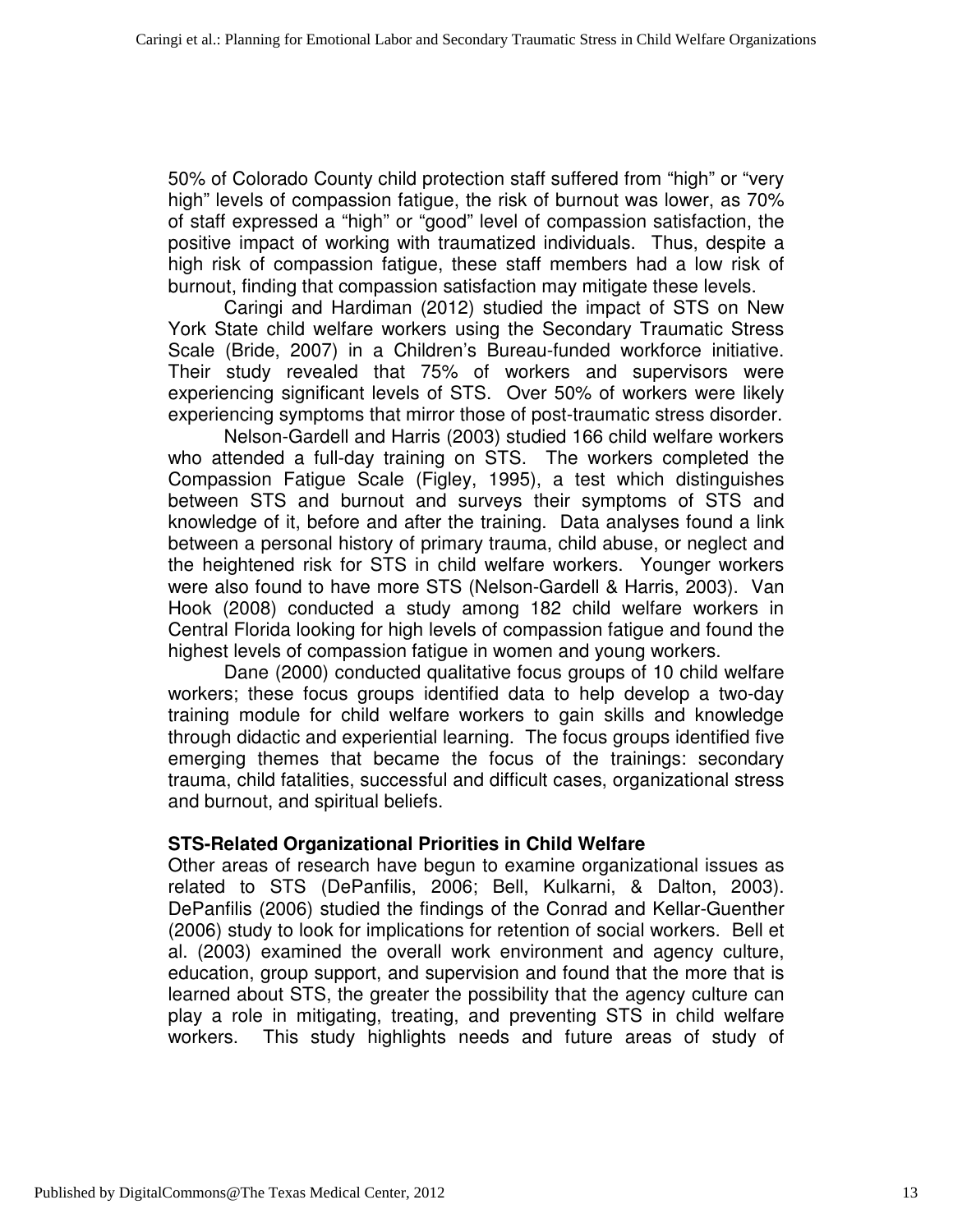organizational factors and their contribution to possibly mitigating STS in child welfare workers (Bell et al., 2003).

Caringi and Lawson (2012) emphasized the relationship between STS and two related constructs: organizational culture and organizational climate. Organizational "culture" encompasses norms, values, and operational routines, especially historical artifacts, meaning systems, and traditions. Because culture is an historical construct, it often outlives individuals who come and go, and it is difficult to change.

Culture influences climate, and reciprocally, climate has the potential to influence culture. Even so, climate is unique. Like the weather, climate can change quickly. It is a here-and-now construct used to describe how child welfare professionals feel about their organizations (Glisson & Hemmelgarn, 1998). It is a target for new STS policies because studies link organizational climate to workforce STS (Bride, 2007; Caringi, 2008; Caringi & Lawson, 2012).

Organizational structure has a significant impact on both climate and culture and also on STS-related interventions and policies. For example, Catherall (1995) found that the "hierarchical nature of the organization, impersonal nature of the bureaucracy, the mission statement of the institution, and group dynamics" were related to workers' STS levels (p. 242). So-called culturally blind organizational structures, policies, and supervisory practices no doubt contribute to STS symptomatology.

# **Organizational Imperatives and Improvement Strategies for STS Needs for Culturally Competent STS Policies**

Moreover, STS polices must be developed with an eye toward making the cultural diversity of the workforce a priority and an asset. More concretely, the design of new STS policies should begin with due recognition that the workforce's cultural diversity must be taken into account in all organizational policies, that STS-specific policies must be culturally competent, and that workforce cultural diversity and uniqueness stand as important resources for STS policy development and organizational redesign.

The main STS question, of course, mirrors a sister question for practice with children and families: Which workplace and workforce interventions are generic and generalizable, and which ones must be specific, tailored, and adaptable to the point where they are truly culturally competent? Part of the work that lies ahead is getting the conditions right for addressing this question and providing alternative frameworks and new interventions.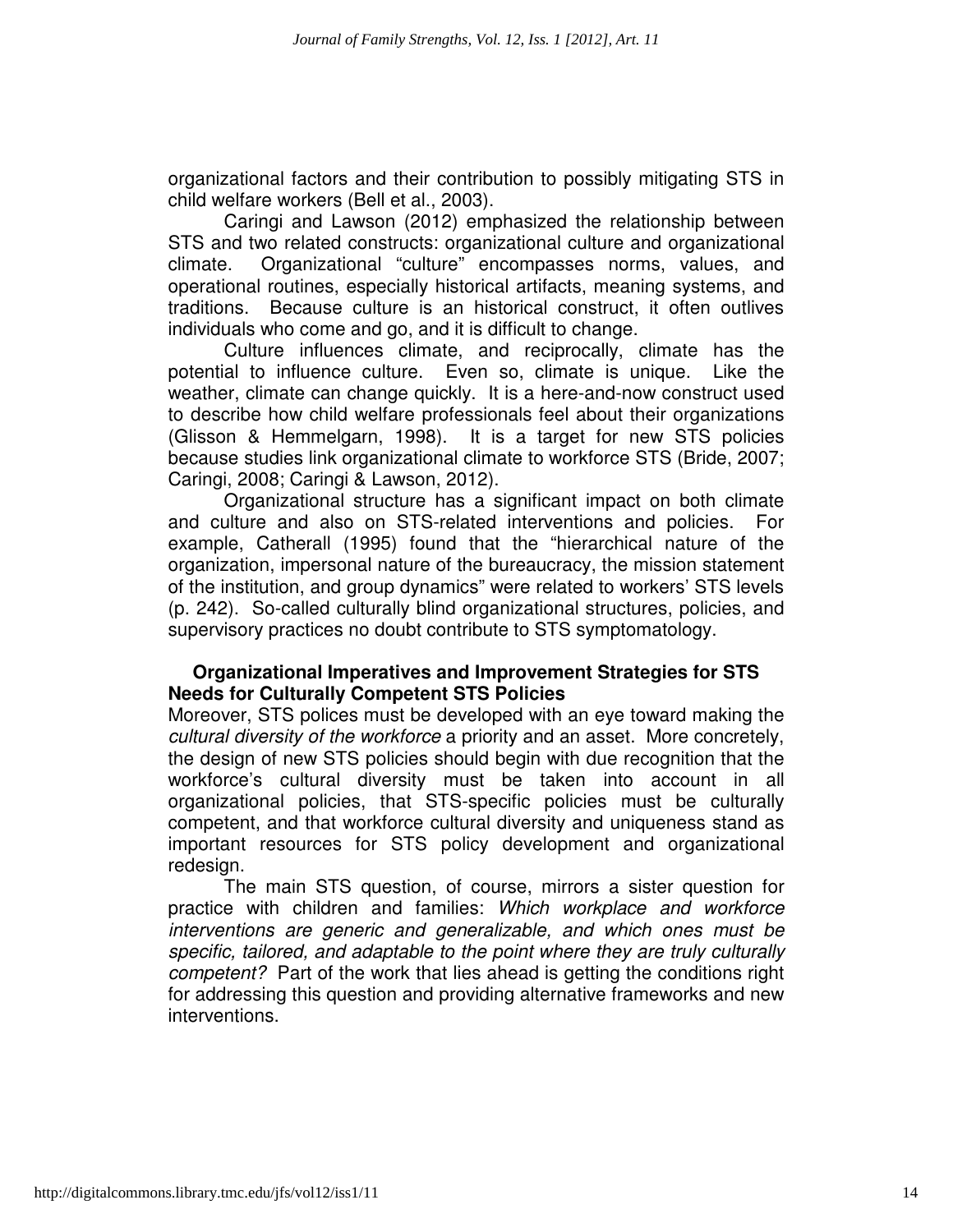For example, an organization that is open to cultural exchange and practice in the workplace may offer a means for workers to use culturally competent activities in order to prevent and mitigate STS in the workplace. Here, top-level leaders and managers can develop new policies that reflect and promote cultural diversity in the workforce as a resource to be protected and utilized instead of a problem needing to be managed in service of "one-size-fits-all" personnel and leadership systems.

Closer to the frontline, supervision is a top priority for new STS policies and practices. Culturally competent, STS-sensitive, responsive, and effective supervision protocols and strategies are part of the new frontiers for organizational redesign—and with benefits accruing to the organization overall. For example, research on child welfare turnover has demonstrated that adequate supervision was found to decrease worker stress and burnout, concepts different from but related to STS, again in studies on worker turnover (Wayne, Shore, & Liden, 1997). Supervision offers a realm for managers to promote workers' use of cultural practices to prevent and mitigate STS. Recent research indicates the contextspecific challenges of readying supervisors for the work needing to be done (Claiborne & Lawson, 2011).

# **STS Interventions**

The Resilience Alliance Project was formed by the Administration for Children's Services (ACS)-New York University Children's Trauma Institute (CTI) to try to mitigate the impact of STS among child protective staff in New York City, while mutually building upon resilience. The Resilience Alliance Project uses a six-month, modulated course that can be adapted to meet diversified needs of population and size. The lessons aim to increase staff job satisfaction, resilience, optimism, self-care, and social support and decrease staff stress, attrition, and burnout (Administration for Children's Services-New York University, 2011).

Two STS priorities involve child welfare teams, and both entail new organizational policies. One involves team practice models, ideally models in which STS prevention and intervention are embedded in everyday practice with children and families. The other involves organizational redesign teams (Caringi, Lawson, Strolin, McCarthy, & Briar Lawson, 2007) in which the cultural diversity of the workforce is instrumental in the development of new organizational policies that reshape the agency's structure and improve its climate and culture.

Both kinds of teams mark a major transformation in how child welfare organizations are structured and operate and also how workers at all levels of the system are treated and feel about their organizations.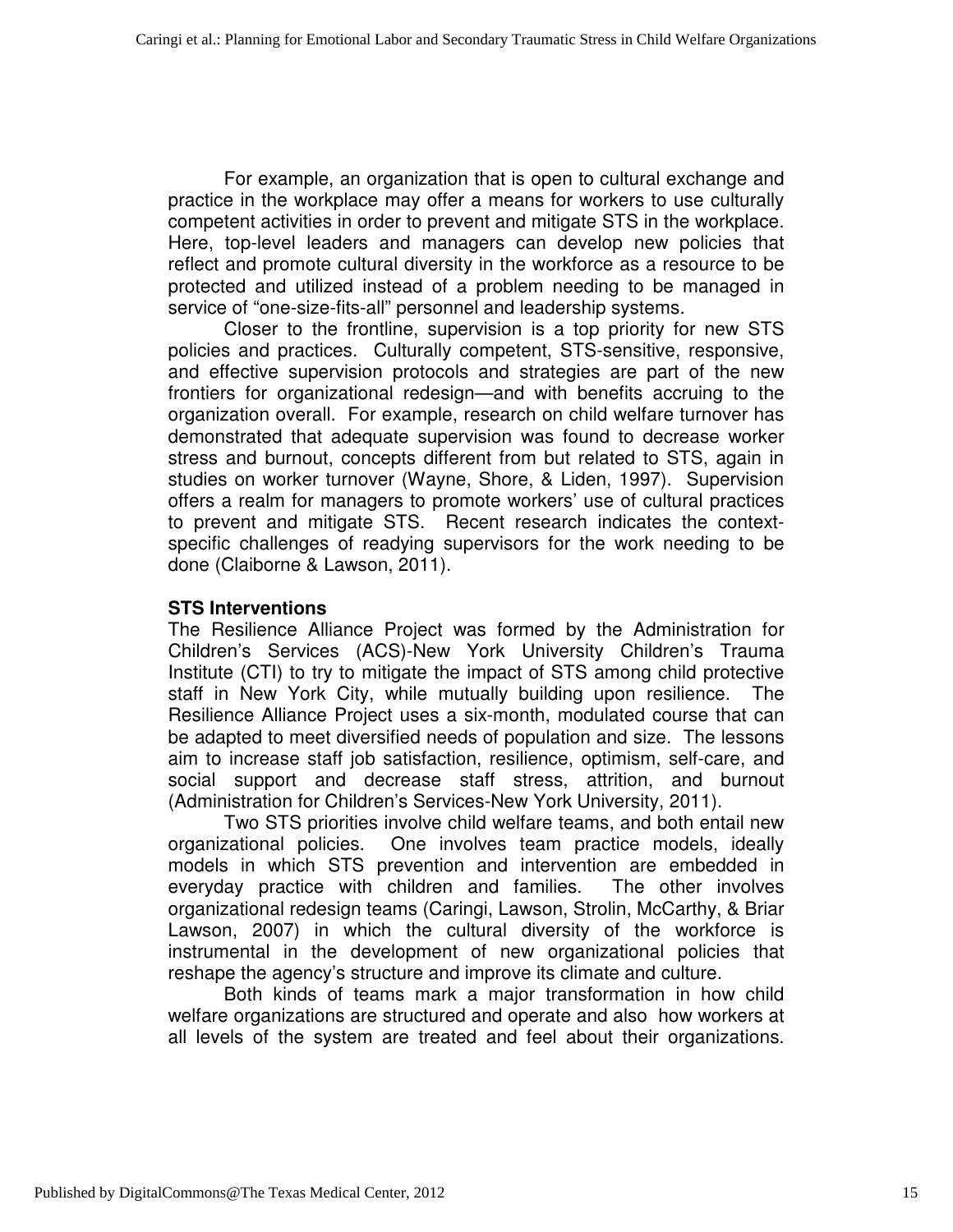Teams democratize relations in the workplace, empowering workers and giving voice and choice to diverse individuals and teams. Teams, in short, are a policy priority for STS designs and intervention development.

Another promising intervention innovation derives from New York State workforce retention research sponsored by the Children's Bureau. In this state, child welfare is characterized by a mixed workforce, including some agencies without even one official MSW on the workforce. Two pioneering agencies recognized the need for clinical social workers with MSW degrees but also knew the constraints surrounding the undersupply of such talented people statewide, together with the constraints of the civil service system's workforce requirements.

Above all, these leaders prioritized two needs. One is STS prevention, early detection, and rapid response systems. The other is embedded professional development for caseworkers and supervisors without MSW degrees, some of whom lack clinical competence.

One solution was to position an MSW employee as a special kind of supervisor who worked with the agency's trainer and also debriefed cases with other supervisors and frontline caseworkers. The other was to create "a cooling out" room with what amounted to STS prevention and early intervention services offered by the MSW. Qualitative interviews in both agencies (never published) revealed the importance of these new organizational designs, especially for caseworkers and supervisors.

A third Children's Bureau-funded initiative involves a partnership between the National Native Children's Trauma Center (NNCTC) and the School of Social Work at the University of Montana. This initiative is focused on the creation of trauma-informed systems that use evidencebased, culturally competent interventions for affected children and families in Indian Country. Mounting evidence from adverse childhood experiences research with American Indians documents the disproportionate prevalence of trauma. What is more, an emergent line of research documents STS in the adult workforce, reducing their ability to help affected children and families and contributing to turnover. Therefore, the designers of this intervention take the stance that it is an "ethical imperative" to provide STS training to those who implement evidence-based practices to children impacted by trauma (Pearlman & Caringi, 2009.

Thus, a central element of the work of the NNCTC is the development of a trauma-informed system that entails evidence-based detection, treatment, and prevention mechanisms for children, families, and STS-affected social services professionals. With tribal child welfare systems as a starting point and later a centerpiece for the development of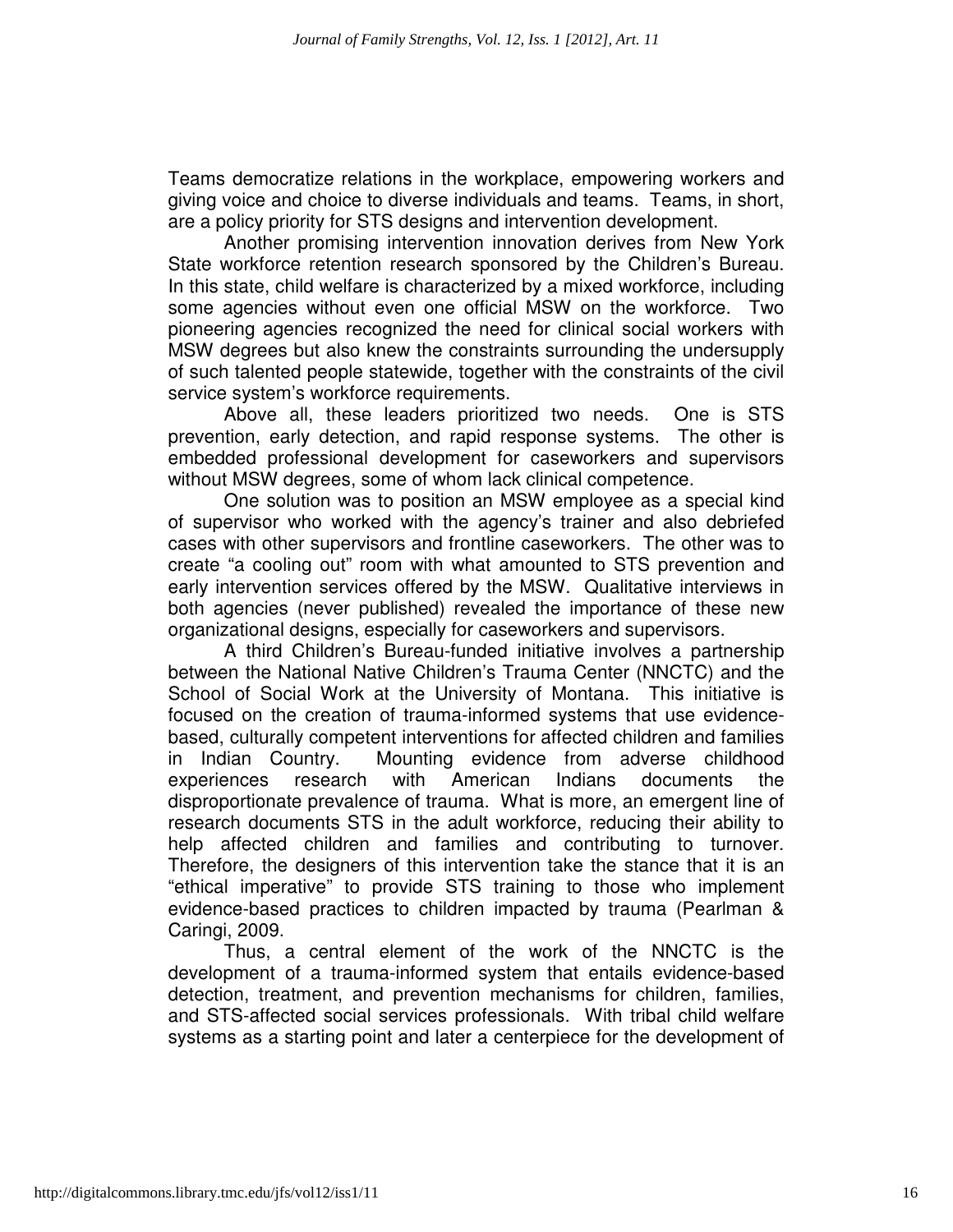companion, trauma-informed behavioral and mental health systems, this work will involve collaborative work in six tribal demonstration sites. All the while, STS training in the realms of personal, professional, and organizational health will be central to the work. Emotional labor is central in this STS training, including how to prevent STS and, at the same time, maximize positive emotional labor.

Clearly, additional research should be focused on new organizational designs that prevent STS as well as suboptimal configurations that enable it to develop and even thrive—at the expense of the vulnerable families, the workforce, and the workplace. In the meantime, something can be done, and as it is, trailing research can document the development of promising models, strategies, and important lessons learned.

# **Situational Demands, the Limits of Individual Strategies, and New Organizational Designs**

Figure 1 (see Appendices) presents a simplified overview for new child welfare priorities involving positive and negative emotional labor. Significantly, this figure indicates that some such labor is mixed, an important reality that the preceding analysis has not emphasized. Figure 1 also provides reminders about the consequences, both desirable and undesirable, of emotional labor.

Our preceding analysis has indicated that better preparation programs and targeted agency training programs are vital, but insufficient to prevent STS and to maximize the probability that child welfare professionals' emotional labor trends toward "the positive." Individuals and friendship networks can only do so much. Organizational designs and strategies are needed as long-term proactive systems and response mechanisms.

After all, the situational demands placed on child welfare workers are extraordinary, perhaps surpassed only by police officers on dangerous streets and soldiers in combat. Situational constraints start with workers' encounters with dangerous situations and their accompanying fear. Situations involving workers' experiences with shocking, horrifying, gutwrenching, disgusting, and potentially traumatizing encounters with children and families in crisis are especially salient.

Workers' interpersonal challenges derive from these less-than-ideal situations. Although most child welfare caseworkers receive training for strengths-based, solution-focused practice, they are, after all, only human. Simply stated, some clients are more appealing than others, and in some situations involving severe cases of child abuse and neglect, workers'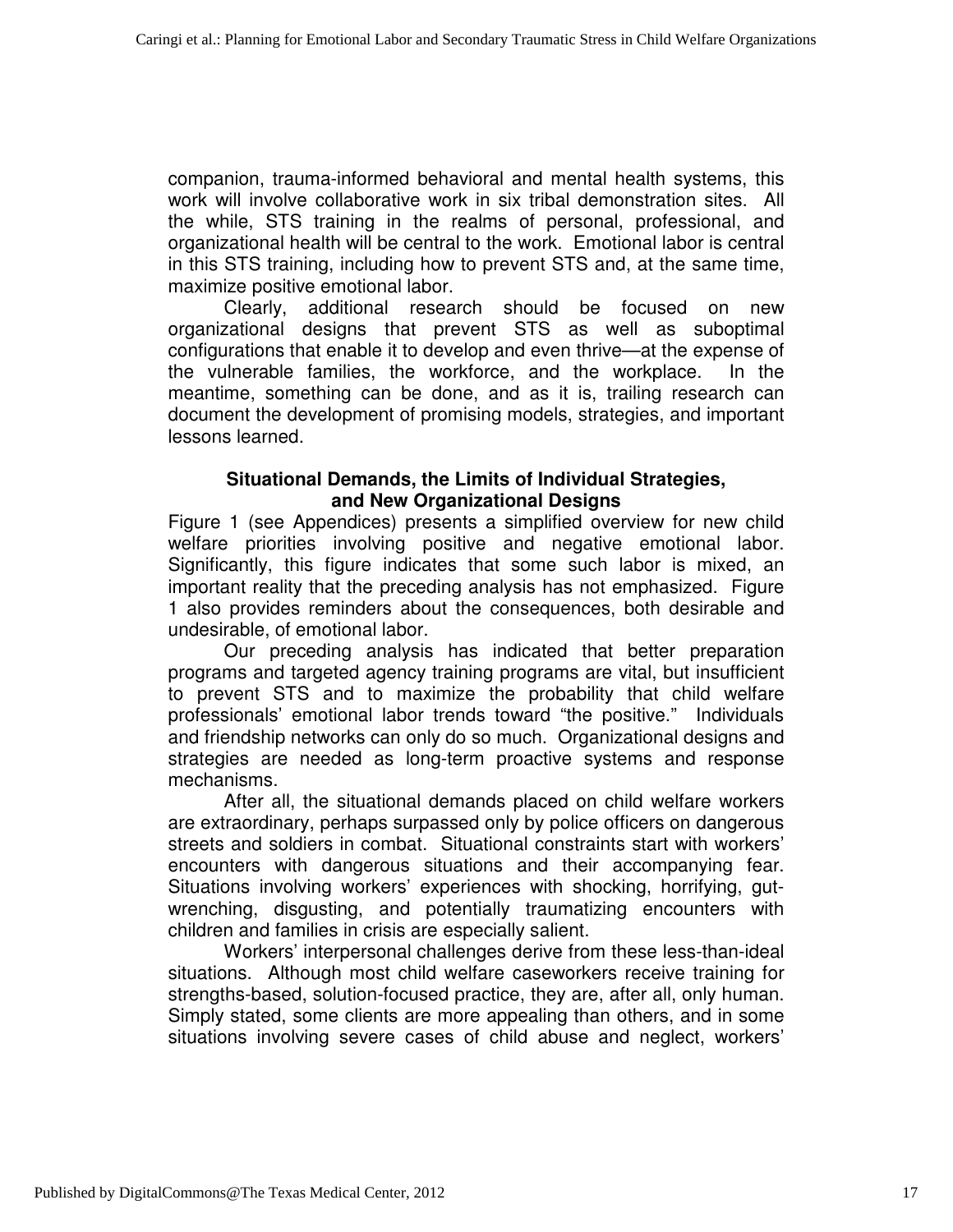feelings understandably may include repugnance, anger, and even hostility. No wonder they play favorites and even ration services (Lipsky, 1980; Smith & Donovan, 2003).

Under these circumstances, workers are challenged to muster up the requisite affective and cognitive preconditions for deep acting and, subsequently, to actually engage in deep acting. Arguably, some never make it. They settle for surface acting, implement attendant practices, and must cope with negative emotional labor. They process clients, often giving up any hope of changing them (Lipsky, 1980).

Those who manage to get beyond their immediate negative feelings and reorient themselves so that they are able to engage in deep acting and relate positively to clients (in strengths-based, solution-focused terms) merit special attention. Theoretically, they rely on their emotional expertise and, more specifically, their emotional regulation mechanisms. Additionally, experienced workers apparently rely on personal norms and standards, effectively resisting blanket organizational expectations and gauging personal performances that are "good enough" (Karabanow, 1999). Thanks to these skillful emotional regulation processes, they are able to avoid surface acting, engage in deep acting, and reap the benefits of positive emotional labor.

That said, this kind of heroic transformation tends to exact steep emotional tolls. For example, such transformations no doubt are accompanied by mixed feelings borne out of indelible memories of the first encounter. Pendulum-like swings between negative and positive emotions probably are normative, and these mood shifts require extensive emotional labor. This emotional labor includes the suppression of bad memories and accompanying negative emotions and, at the same time, the work of mustering up fresh images and attendant possibilities with positive emotions.

Furthermore, as the number of such cases and attendant transformations accumulate, so may the negative consequences of this emotional labor. So-called "sleeper effects" may be relevant here whereby the real costs and consequences of these heroic transformations appear months and years later. Issues like these merit future research.

 Finally, our framework has emphasized the need for new organizational designs predicated on positive and negative emotional labor. Mindful that agencies are not identical, there are no "cookie cutter" models. Instead, we draw on our Children's Bureau grants to nominate for research and development 25 organizational design principles-aspriorities. Presented in Figure 2 (see Appendices), they are not rankordered.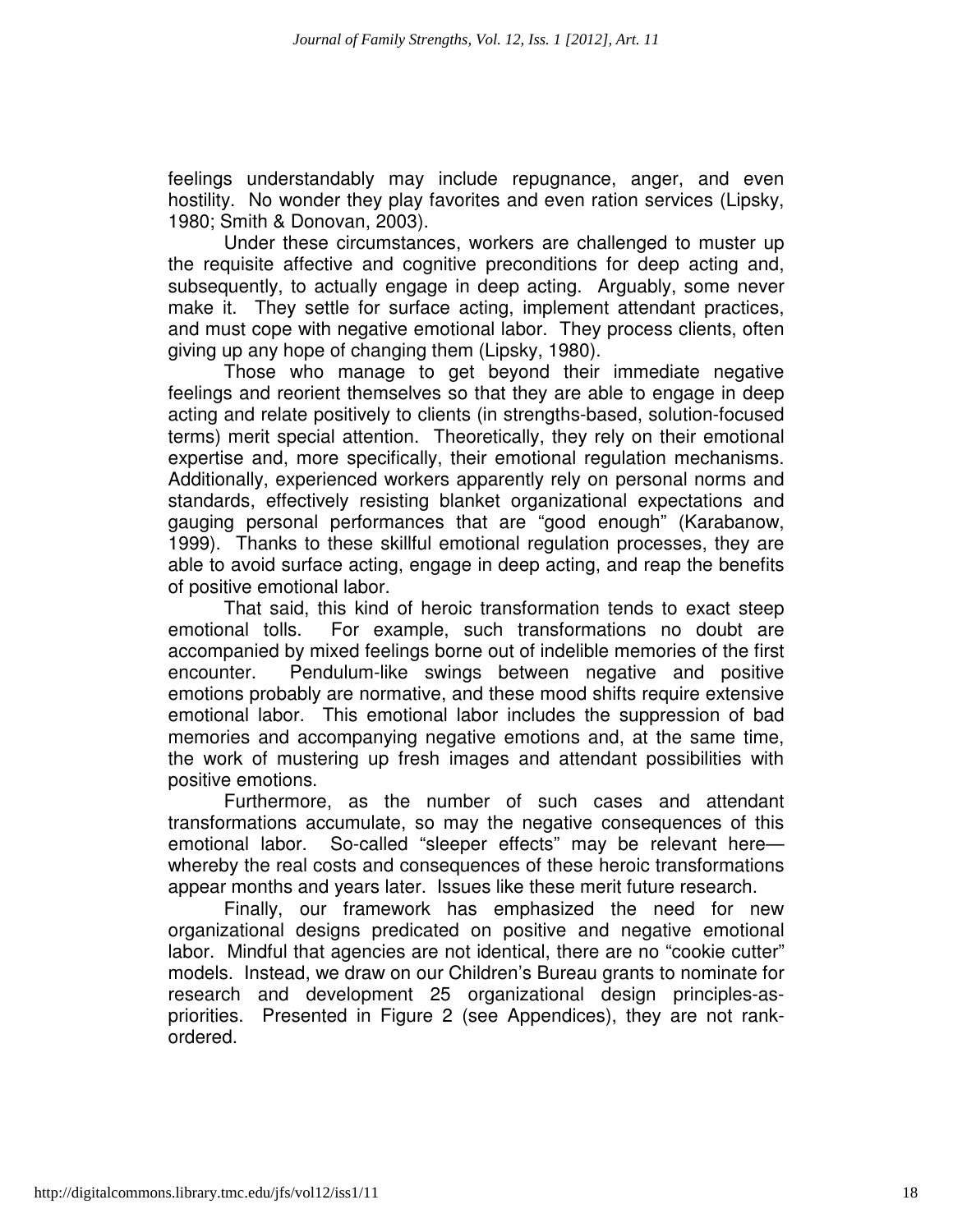Far from the final word on the subject at hand, together they maximize the probability of positive emotional labor and, at the same time, minimize negative emotional labor, especially STS. We offer them as a whole that is greater than the sum of its parts. More than a simple checklist, they need to be aligned to form a coherent whole as they are progressively implemented.

Post-implementation, they serve as the evaluation foci for continuous learning and quality improvement. By prioritizing their development, continuous improvement, and expansion, child welfare leaders will address the long-standing neglect of emotional labor. When productive, beneficial organizational learning and improvement systems are developed, leaders stewarding these systems are positioned to experience the positive emotional labor of beneficial leadership.

In a nutshell, leadership for positive emotional labor is a special kind of clinical and direct practice. Here, leadership practice proceeds with child welfare organizations and policy systems as the clients and the work are rewarding and sustainable to the extent that positive emotional labor accompanies leaders' jobs, enabling them to provide the same beneficial conditions to others in their organizations.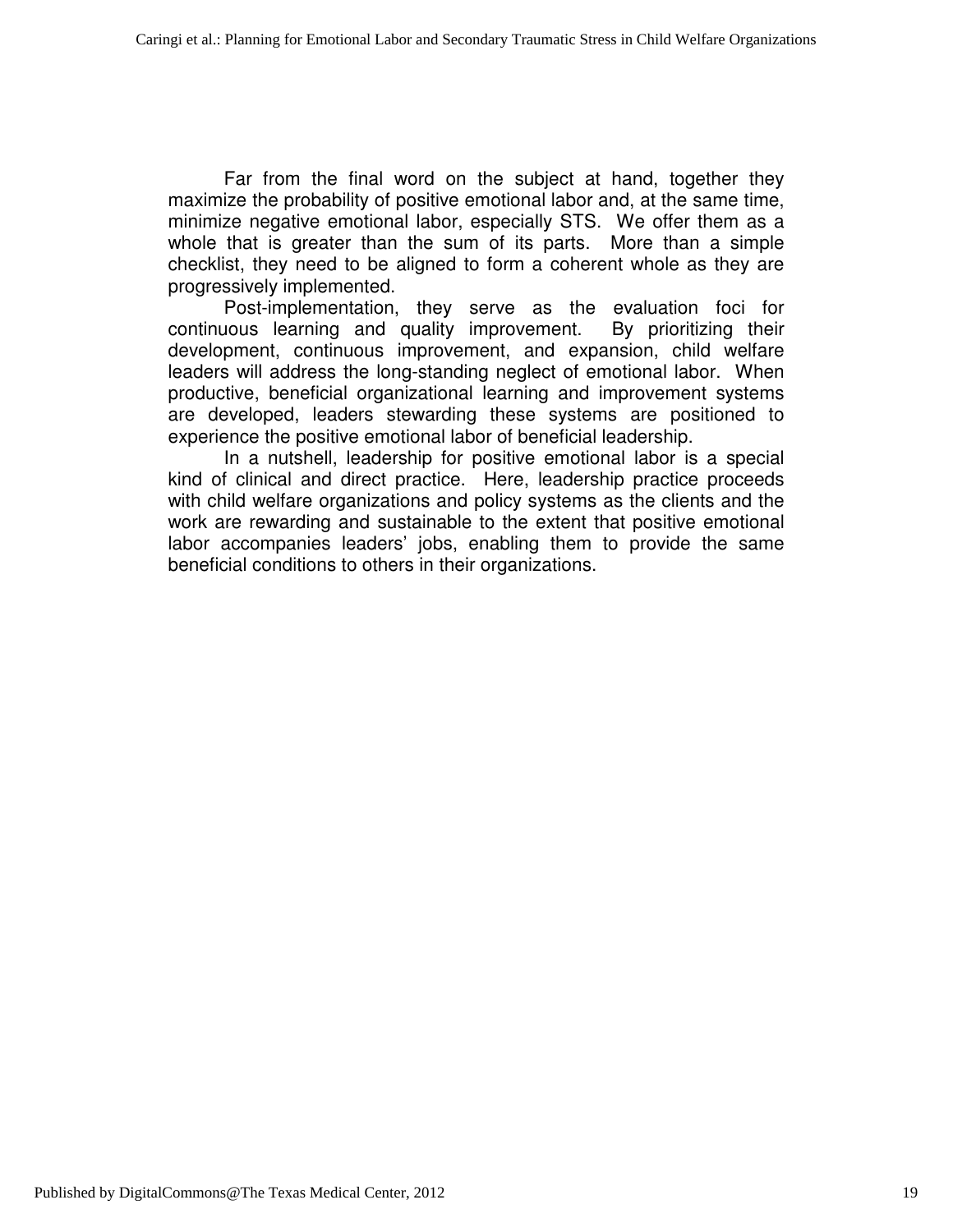#### **References**

- Administration for Children's Services-New York University. Children's Trauma Institute. (2011, September). The Resilience Alliance: Promoting Resilience and Reducing Secondary Trauma Among Child Welfare Staff.
- Ashforth, B. E. (2001). Role Transitions in Organizational Life: An Identity-Based Perspective. Mahwah, NJ: Lawrence Erlbaum Associates Publishers.
- Ashforth, B. E., & Kreiner, G. E. (1999). "How can you do it?": Dirty work and the challenge of constructing a positive identity. Academy of Management Review, 24, 413-434.
- Ashforth, B. E., Kreiner, G. E., & Fugate, M. (2000). All in a day's work: Boundaries and micro role transitions. Academy of Management Review, 25, 472-491.
- Ashforth, B. E., & Saks, A. M. (2004). Feeling your way: Emotions and organizational entry. In R. G. Lord, R. J. Klimoski, & R. Kanfer (Eds.), Emotions in the Workplace: Understanding the Structure and Role of Emotions in Organizational Behavior (pp. 331-369). San Francisco, CA: Jossey-Bass.
- Bell, H., Kulkarni, S., & Dalton, L. (2003). Organizational prevention of vicarious trauma. Families in Society: The Journal of Contemporary Human Services, 84, 463-470.
- Bride, B. E. (2007). Prevalence of secondary traumatic stress among social workers. Social Work, 52, 63-70.
- Brotheridge, C. M., & Grandey, A. A. (2002). Emotional labor and burnout: Comparing two perspectives of "people work." Journal of Vocational Behavior, 60, 17-39.
- Caringi, J. (2008) Secondary traumatic stress and child welfare. International Journal of Child and Family Welfare, 11, 172-184.
- Caringi, J. C., & Hardiman, E. R. (2012). Secondary traumatic stress among child welfare workers in the United States. International Journal of Child and Family Welfare, 14, 50-63.
- Caringi, J. C., & Lawson, H. A. (2012). Developing, continuously improving, and disseminating culturally-appropriate workplace policies to prevent and mitigate secondary traumatic stress among child welfare workers. CW360°: Secondary Trauma and the Child Welfare Workforce, Spring, 24-25.
- Caringi, J., Lawson, H., Strolin, J., McCarthy, M., Briar Lawson, K., (2007) Child welfare design teams as interventions to reduce turnover and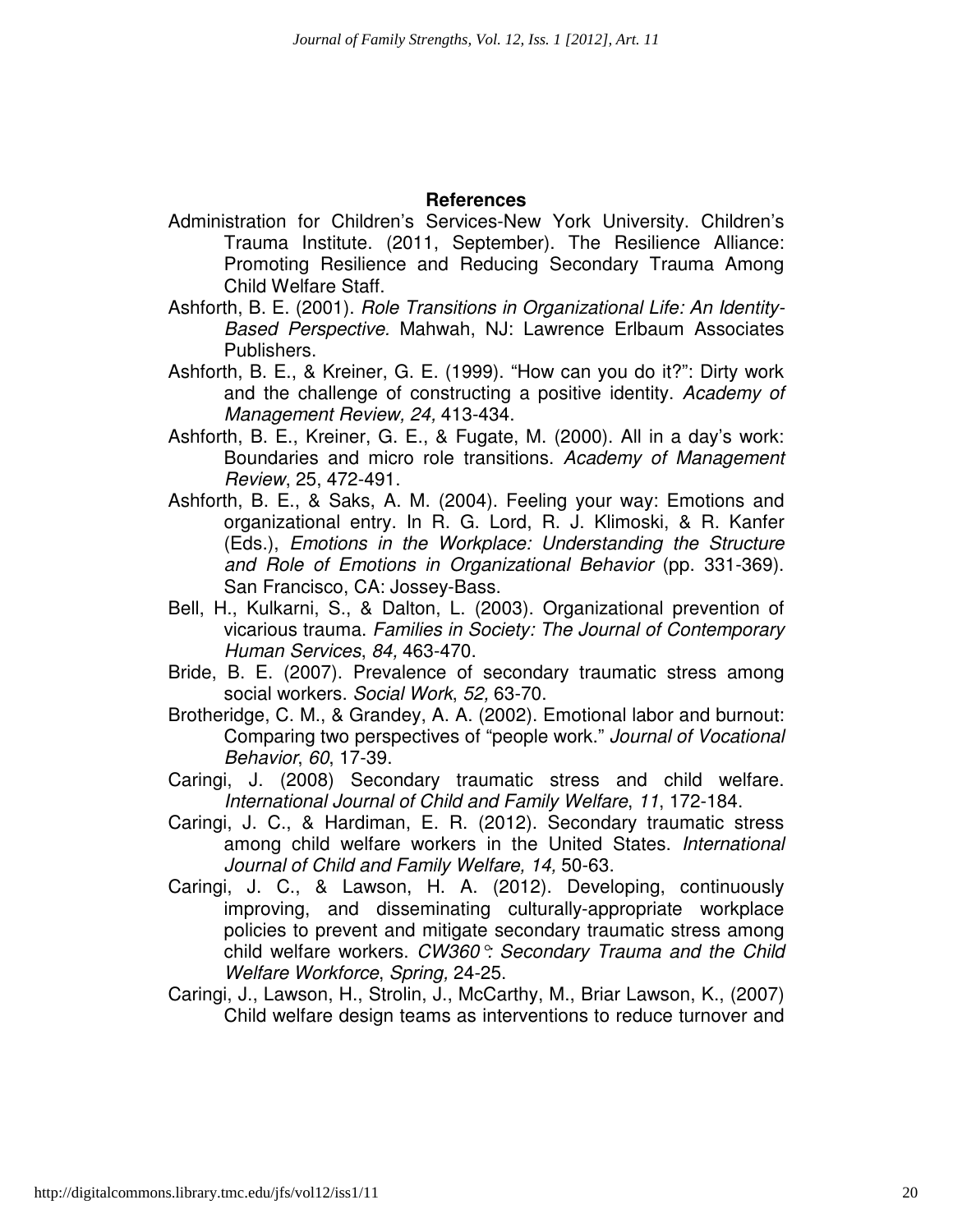facilitate organizational change. Research on Social Work Practice Vol. 18 No. 6.

- Catherall, D. (1995). Preventing institutional secondary traumatic stress disorder. In C. R. Figley (Ed.), Compassion Fatigue: Coping with Secondary Traumatic Stress in Those Who Treat the Traumatized (pp 232-248). New York, NY: Brunner-Routledge.
- Claiborne, N., & Lawson, H. A. (2011). A two-site case study of consultation to develop supervisory teams in child welfare. Administration in Social Work, 35, 389-411.
- Conrad, D., Kellar-Guenther, Y. (2006). Compassion fatigue, burnout, and compassion satisfaction among Colorado child protection workers. Child Abuse and Neglect, 30, 1071-1080.
- Dane, B. (2000). Child welfare workers: An innovative approach for interacting with secondary trauma. Journal of Social Work Education, 36, 27-38.
- DePanfillis, D. (2006). Compassion fatigue, burnout, and compassion satisfaction: Implications for retention of workers. Child Abuse & Neglect, 30, 1067-1069.
- DePanfilis, D., & Zlotnik, J. L. (2008). Retention of front-line staff in child welfare: A systematic review of research. Children and Youth Services Review, 30, 995-1008.
- Elsdon, R. (2003). Affiliation in the Workplace: Value Creation in the New Organization. Westport, CT: Praeger.
- Figley, C. R. (1995). An overview. In C. R. Figley (Ed.), Compassion Fatigue: Coping with Secondary Traumatic Stress in Those Who Treat the Traumatized (pp. 1-20). New York, NY: Brunner-Routledge.
- George, J. M. (2004). Affect regulation in groups and teams. In R. G. Lord, R. J. Klimoski, & R. Kanfer (Eds.), Emotions in the Workplace: Understanding the Structure and Role of Emotions in Organizational Behavior (pp. 183-217). San Francisco, CA: Jossey-Bass.
- Glisson, C. & Hemmelgarn, A. (1998). The effects of organizational climate and interorganizational coordination on the quality and outcomes of children's service systems. Child Abuse & Neglect, 22, 401-421.
- Grandey, A. A. (2000). Emotional regulation in the workplace: A new way to conceptualize emotional labor. Journal of Occupational Health Psychology, 5, 95-110.
- Grandey, A. A. (2003). When "the show must go on": Surface acting and deep acting as determinants of emotional exhaustion and peer-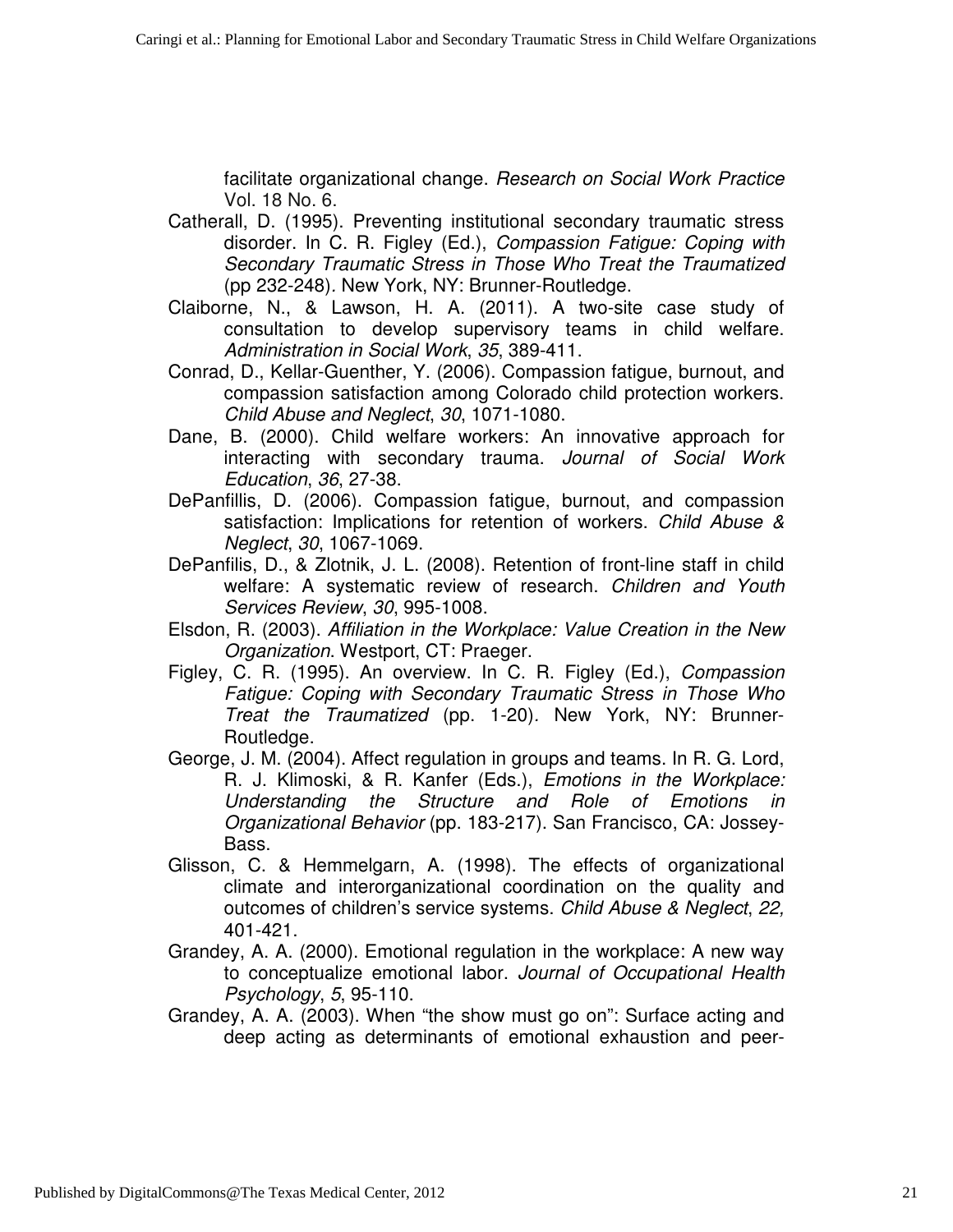related service delivery. Academy of Management Journal, 46, 86- 96.

- Grandey, A. A., & Brauburger, A. L. (2004). The emotion regulation behind the customer service smile. In R. G. Lord, R. J. Klimoski, & R. Kanfer (Eds.), Emotions in the Workplace: Understanding the Structure and Role of Emotions in Organizational Behavior (pp. 260-294). San Francisco, CA: Jossey-Bass.
- Hasenfeld, Y. (2000). Organizational forms as moral practices: The case of welfare departments. Social Service Review, 74, 329-351.
- Hochschild, A. R. (1983). The Managed Heart: Commercialization of Human Feeling. Berkeley, CA: University of California Press.
- Johnson, S. M., & Birkeland, S. E. (2003). Pursuing a "sense of success": New teachers explain their career decisions. American Educational Research Journal, 40, 581-617.
- Karabanow, J. (1999). When caring is not enough: Emotional labor and youth shelter workers. Social Service Review, 73, 340-357.
- Lawson, H. A., Claiborne, N., McCarthy, M., Strolin, J., Briar-Lawson, K., Caringi, J., Sherman, R. (2005). Retention Planning to Reduce Workforce Turnover in New York State's Public Child Welfare Systems: Developing Knowledge, Lessons Learned, and Emergent Priorities. Albany, NY: School of Social Welfare, University at Albany, State University of New York.
- Lively, K. J. (2002). Client contact and emotional labor: Upsetting the balance and evening the field. Work and Occupations, 29, 198-225.
- Lipsky, M. (1980). Street-Level Bureaucracy: Dilemmas of the Individual in Public Services. New York, NY: Russell Sage Foundation.
- Lord, R. G., & Brown, D. J. (2004). Leadership Processes and Follower Self-Identity. Mahwah, NJ: Lawrence Erlbaum Associates Publishers.
- Maslach, C., & Leiter, M. P. (1997). The Truth About Burnout: How Organizations Cause Personal Stress and What to Do About It. San Francisco, CA: Jossey-Bass Publishers.
- Maslach, C., Schaufeli, W. B., & Leiter, M. P. (2001). Job burnout. Annual Review of Psychology, 52, 397-422.
- Mitchell, T. R., & Thomas, W. L. (2001). The unfolding model of voluntary turnover and job embeddedness: Foundations for a comprehensive theory of attachment. In B. M. Staw & R. I. Sutton (Eds.), Research in Organizational Behavior (Vol. 23, pp. 189-246). New York: Elsevier Science Ltd.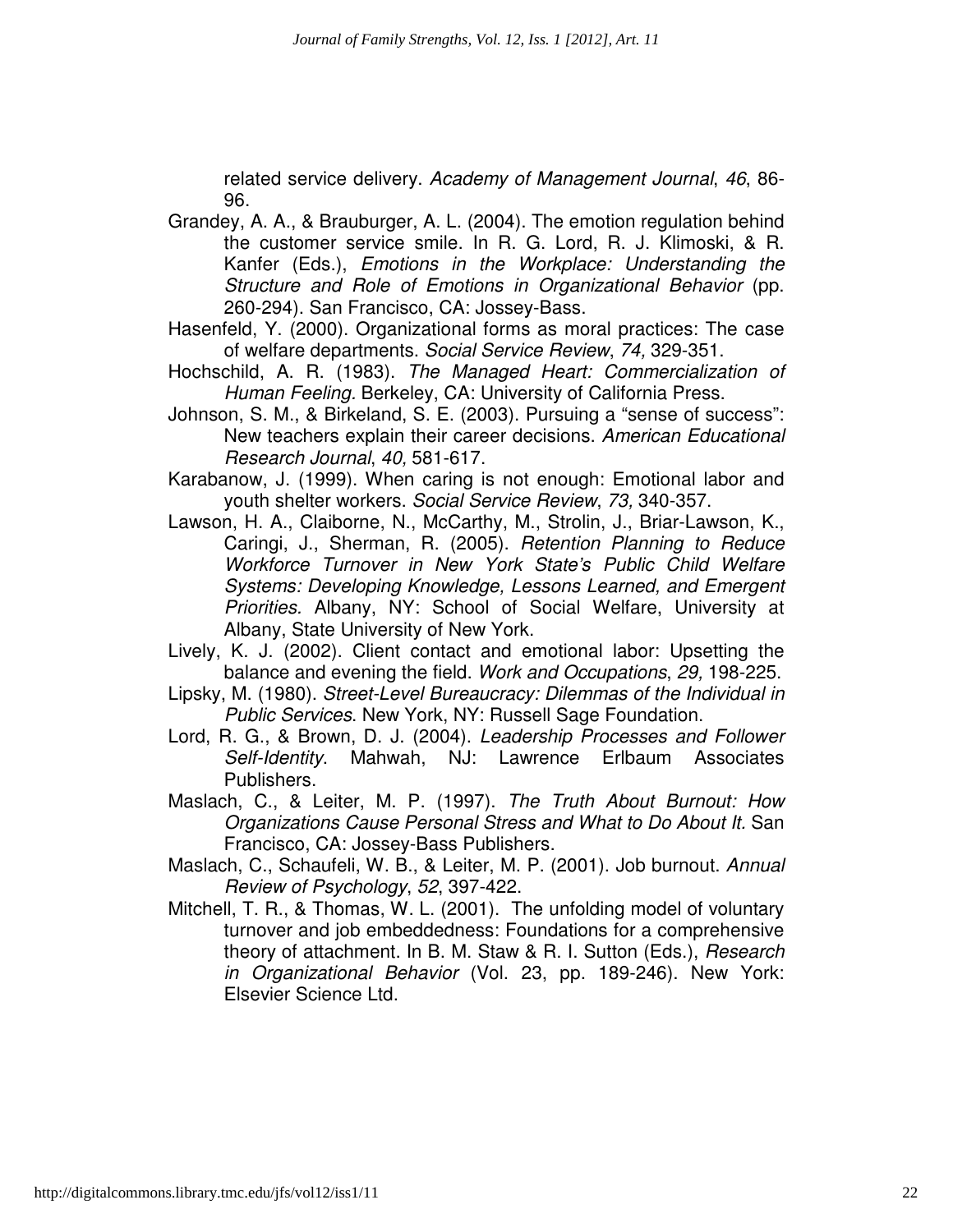- Morris, J. A., & Feldman, D. C. (1996). The dimensions, antecedents, and consequences of emotional labor. Academy of Management Review, 21, 986-1010.
- Nelson-Gardell, D., & Harris, D. (2003). Child abuse history, secondary traumatic stress, and child welfare workers. Child Welfare, 82, 5-26.
- Noddings, N. (1986). Caring: A Feminine Approach to Ethics and Moral Education. Berkeley, CA: University of California Press.
- Pearlman, L. A., & Caringi, J. (2009). Vicarious traumatization and complex trauma. In C. A. Courtois & J. D. Ford (Eds.), Complex Traumatic Stress Disorders: An Evidence-Based Clinician's Guide. New York, NY: Guilford Press. 202-224.
- Pryce, J., Shackelford, K., & Pryce, D. (2007). Secondary Traumatic Stress and the Child Welfare Professional. Chicago, IL: Lyceum.
- Pugh, S.D. (2004). Emotional regulation in individuals and dyads: Causes, costs, and consequences. In R. G. Lord, R. J. Klimoski, & R. Kanfer (Eds.), Emotions in the Workplace: Understanding the Structure and Role of Emotions in Organizational Behavior (pp. 147-182). San Francisco, CA: Jossey-Bass.
- Pugliesi, K. (1999). The consequences of emotional labor: Effects on work stress, job satisfaction, and well-being. Motivation and Emotion, 23, 125-154.
- Regehr, C., Hemsworth, D., Leslie, B., Howe, P., & Chau, S. (2004). Predictors of post-traumatic distress in child welfare workers: A linear structural equation model. Children and Youth Services Review, 26, 331-346.
- Rein, M., & White, S. H. (1981). Knowledge for practice. Social Service Review, 55, 1-41.
- Rein, M., & White, S. H. (1982). Practice worries in the helping professions. Society, 19(6), 67-78.
- Rhoades, L., Eisenberger, R., & Armeli, S. (2001). Affective commitment to the organization: The contribution of perceived organizational support. Journal of Applied Psychology, 86, 825-836.
- Smith, B. D., & Donovan, S. E. F. (2003). Child welfare practices in organizational and institutional context. Social Service Review, 77, 541-563.
- Steinberg, R. J., & Figart, D. M. (1999). Emotional labor since The Managed Heart. The Annals of the American Academy of Political and Social Science, 561, 8-26.
- Strolin-Goltzman, J., McCarthy, M., Smith, B., Caringi, J., Bronstein, L., & Lawson, H. (2009). Should I stay or should I go? A comparison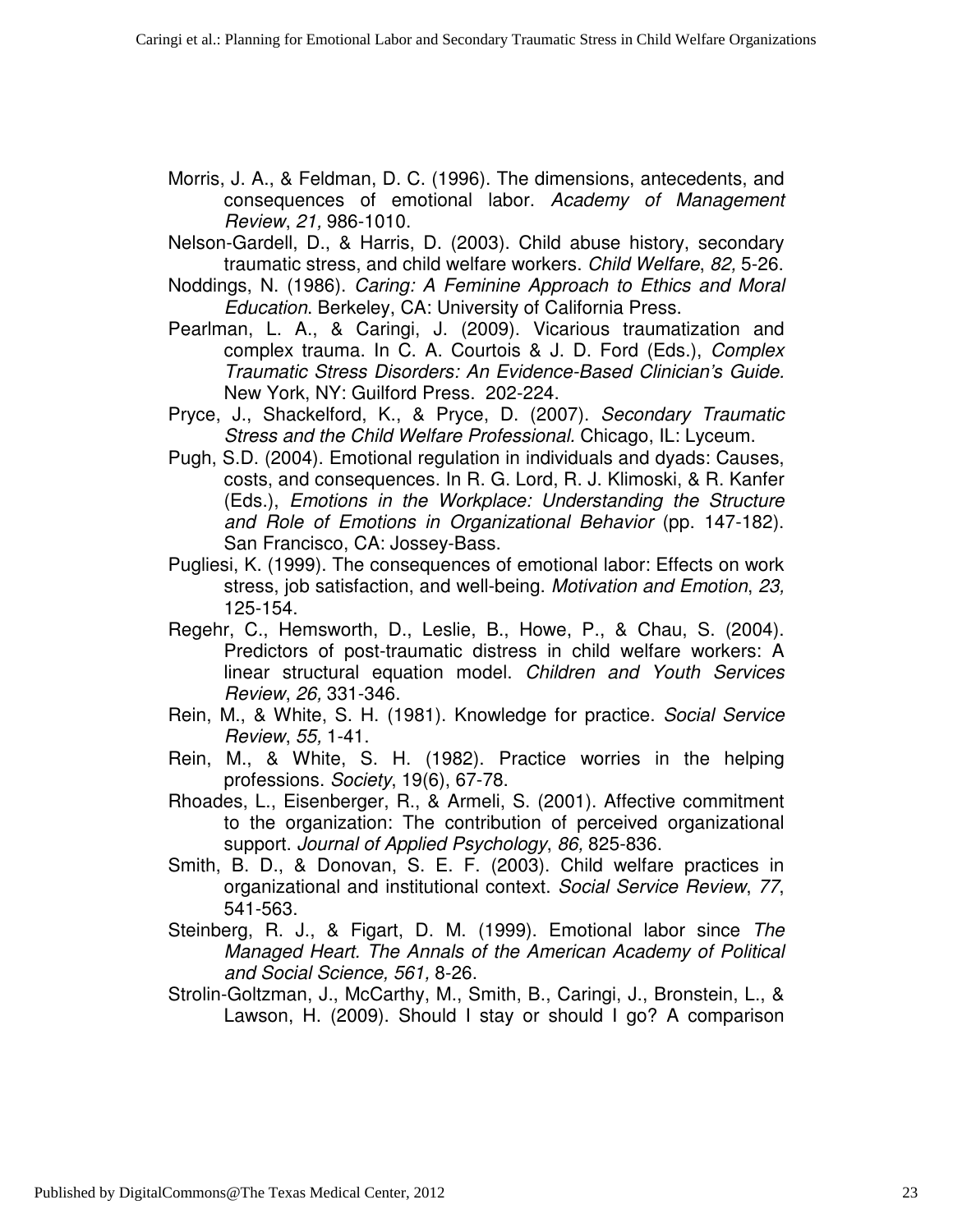study of intention to leave among public child welfare systems with high and low turnover rates. Child Welfare, 88(2), 162.

- Strolin, J. S., McCarthy, M., & Caringi, J. (2007) Causes and effects of child welfare workforce turnover: Current state of knowledge and future directions. Journal of Public Child Welfare, 1, 29-52.
- Van Hook, M. P. (2008). Quality of life and compassion satisfaction/fatigue and burnout in child welfare workers: A study of the child welfare workers in community based care organizations in central Florida. North American Association of Christians in Social Work. NACSW Convention, 2008. Retrieved from

http://www.nacsw.org/Publications/Proceedings2008/VanHookMQu ality.pdf

- Van Maanen, J., & Kunda, G. (1989). "Real feelings": emotional expression and organizational culture. In L. L. Cummings & B. Staw (Eds.), Research in Organizational Behavior (Vol. 11, pp. 43-102. Greenwich, CT: JAI Press, Inc.
- Wayne, S. J., Shore, L. M., and Liden, R. C. (1997). Perceived organizational support and leader-member exchange: A social exchange perspective. Academy of Management Journal, 40, 82- 111.
- Wharton, A. S. (1999). The psychosocial consequences of emotional labor. The Annals of the American Academy of Political and Social Science, 561, 158-176.
- Worline, M. C., Wrzesniewski, A., & Rafaeli, A. (2004). Courage and work: Breaking routines to improve performance. In R. G. Lord, R. J. Klimoski, & R. Kanfer (Eds.), Emotions in the Workplace: Understanding the Structure and Role of Emotions in Organizational Behavior (pp. 295-330). San Francisco, CA: Jossey-Bass.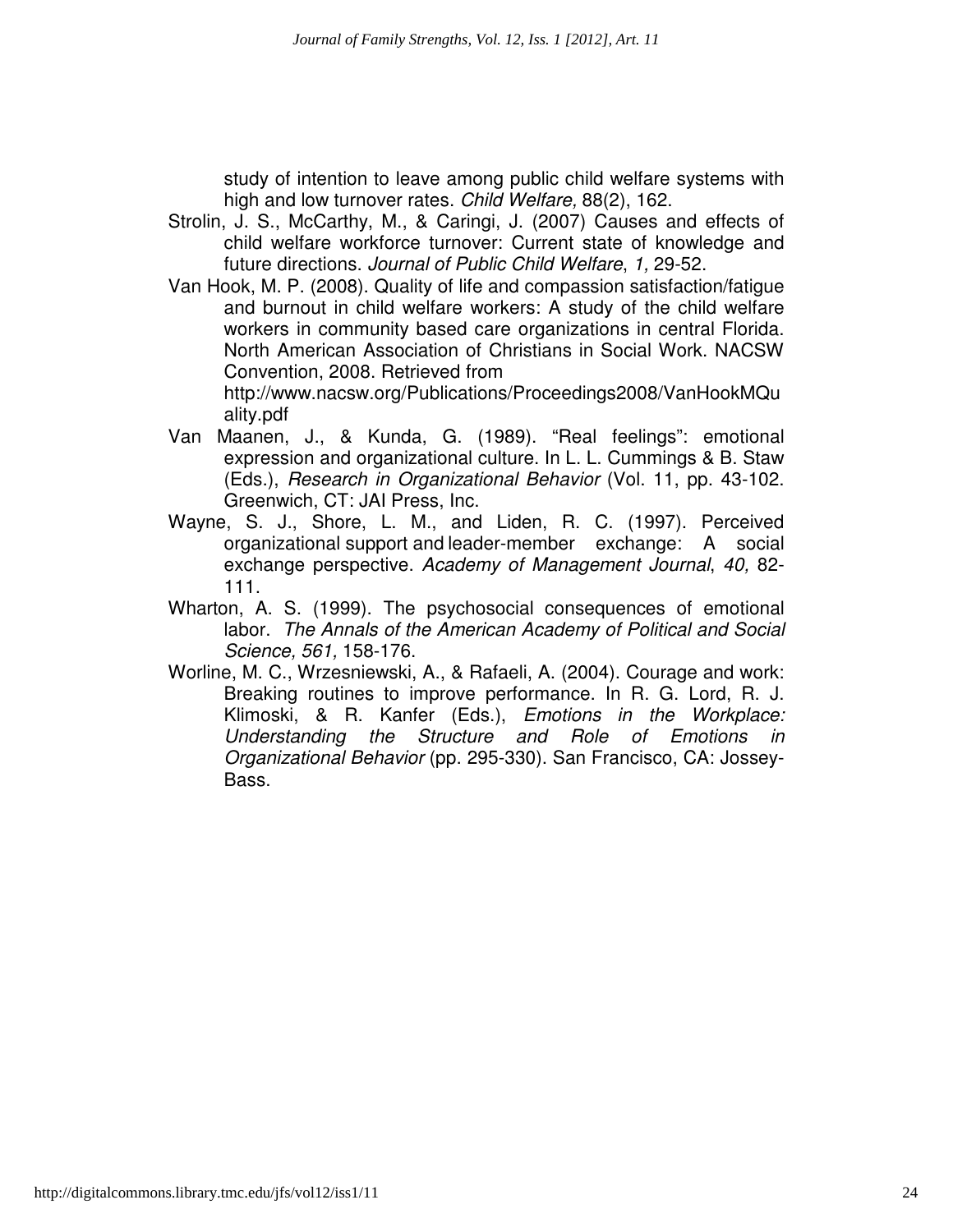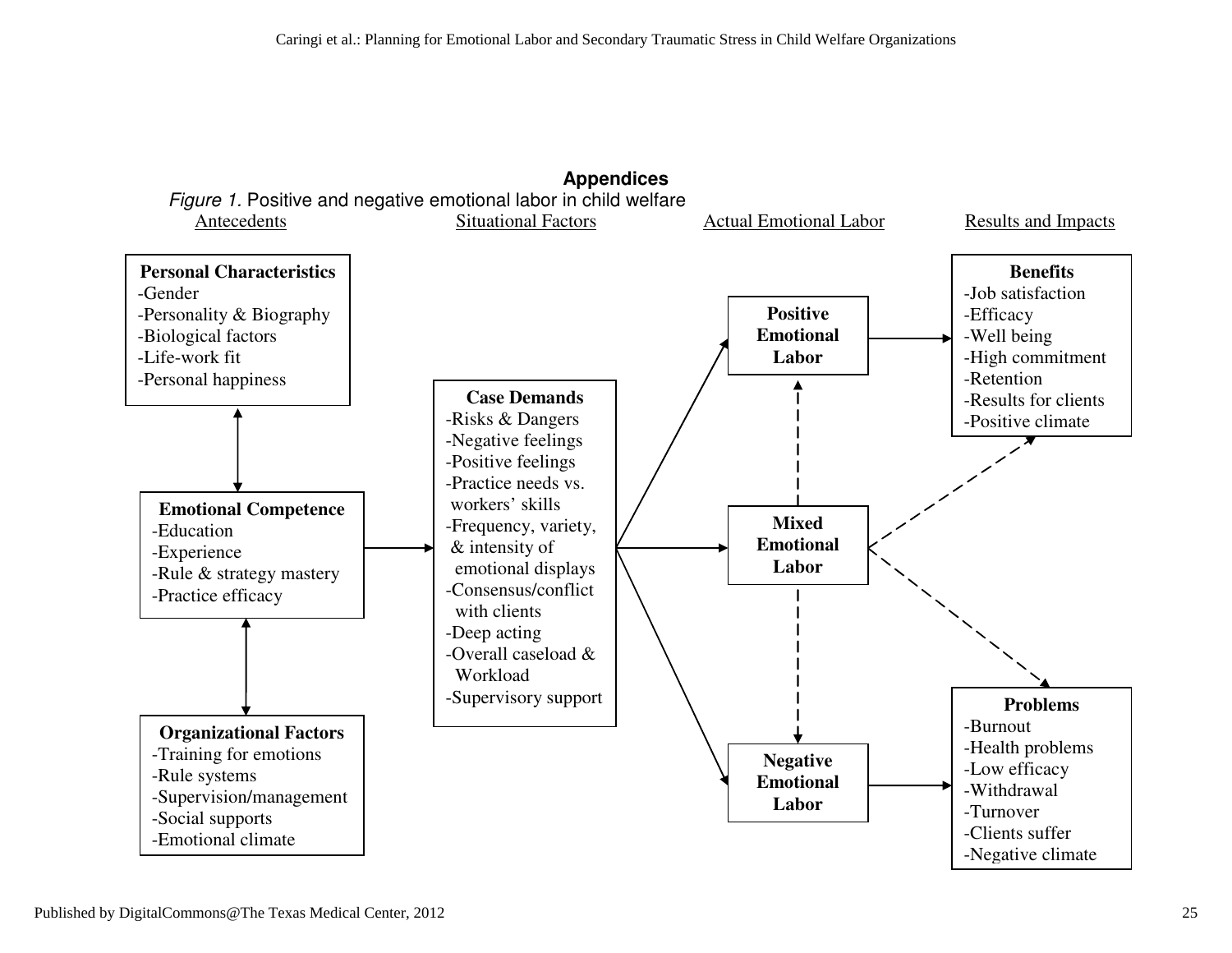Figure 2. 25 strategies for organizational redesign

- 1. Make emotional labor an explicit organizational planning priority (e.g., Ashforth, 2001; Grandey, 2000; Grandey; 2003; Morris & Feldman, 1996). More specifically, do the following: a) develop a language system for it, perhaps using the conceptual system provided in this analysis; b) engage workers at all levels of the organization in focused planning, implementation, evaluation, learning, and improvement activities since emotions and emotional labor are everyone's business; c) develop local agency definitions of positive and negative emotional labor, emphasizing procedures and structures that facilitate positive emotional labor; and d) strive for the development of emotional climates supportive of positive emotional labor with coworkers and clients.
- 2. Henceforth, frame leadership as an affective event (Lord & Brown, 2004), giving due recognition of how much emotion-focused (affective) leadership and tone-setting matter. Focus leadership strategies and activities on the emotional labor of workers, the development and maintenance of emotional competence in the workforce, and organizational structures and operations that facilitate the development of positive emotional labor and the achievement of its benefits.
- 3. Help local leaders learn how to buffer their workforces from the negative stresses caused by turbulent institutional environments (Lively, 2002), and develop operational bridges to local assets and resources for STS prevention and positive emotional labor.
- 4. Avoid and prevent compliance-oriented, punitive, "tighten-the-screws" supervision and management structures and processes, including a reliance on negative sanctions and punishments. Focus on commitment-generating management and supervision structures and operational processes, aiming to increase workers' well-being and build their capacities for exercising discretion and sharing leadership responsibilities.
- 5. Use every opportunity to develop, reinforce, and reward workers' genuine, deep engagements in their jobs, work, departments, organization, and communities and to emphasize and celebrate the emotional labor associated with the intrinsic benefits and values of child welfare practice. In addition to facilitating positive emotional labor, these deep engagements alleviate and prevent burnout and its correlates (Maslach, Schaufeli, & Leiter, 2001). Be aware that these engagements strengthen "job embeddedness" (Mitchell & Lee, 2001), which helps to optimize the workforce and reduce turnover.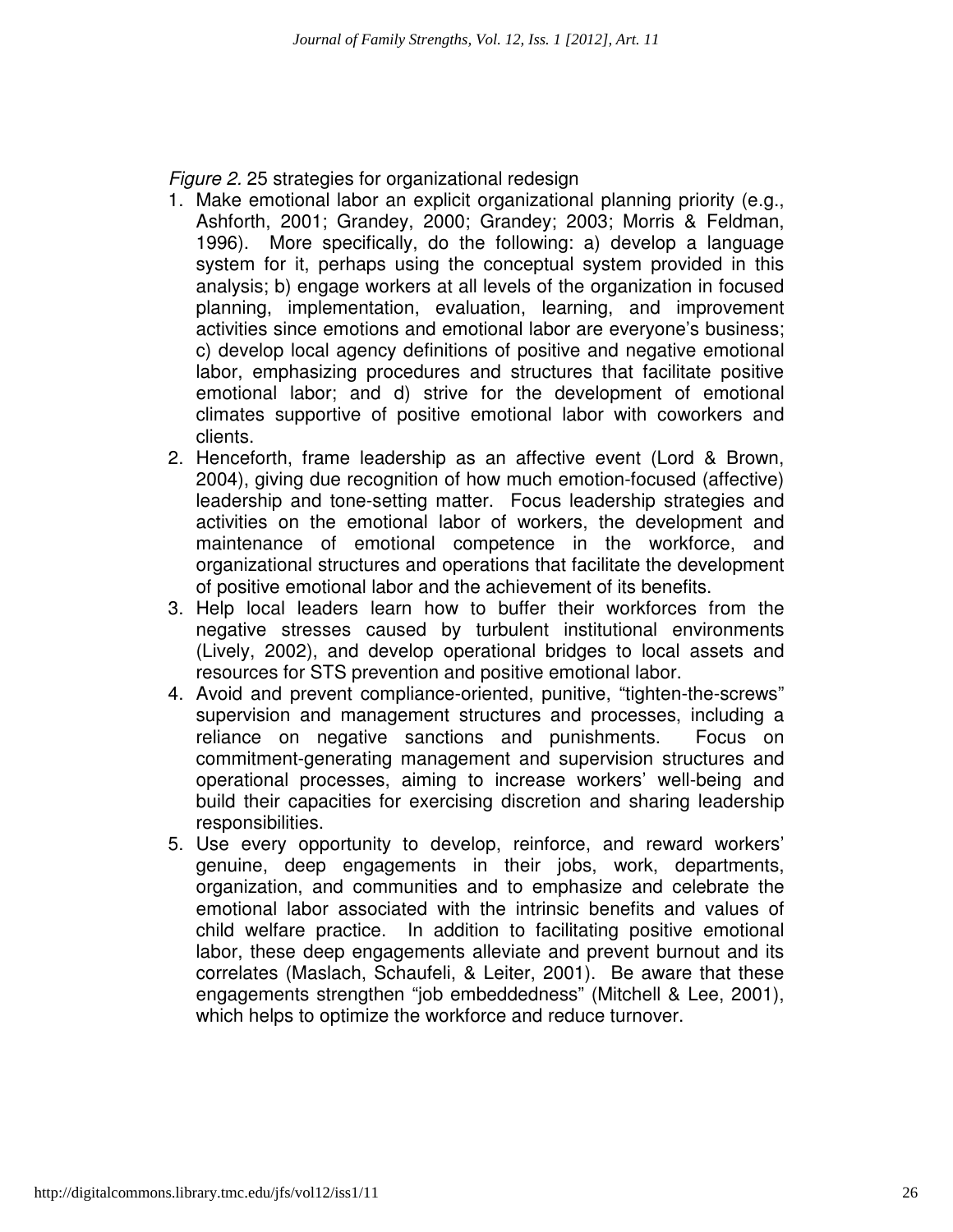- 6. Make firm commitments to participatory-democratic decision-making processes and distributed (shared) leadership, and develop implementation processes and structures such as design and improvement teams (Caringi, et al., 2007).
- 7. Make firm commitments to fair and just decision making in the organization (e.g., Lord & Brown, 2004; Rhoades, Eisenberger, & Armeli, 2001). Ensure four kinds of justice: procedural justice, especially when considering promotions, assignments, and transfers and effecting sanctions; interactional justice, providing equal access to mentors, coaches, supervisors, and managers; distributive justice, striving to create unjustifiable inequalities; and contributive justice, whereby workers at all levels assume shared responsibility and joint accountability for the organization's record of fairness.
- 8. Minimize and, if possible, eliminate altogether petty bureaucratic rules, which cause frustration, anger, and alienation, in turn contributing to negative emotional climates and cultures. Replace them with norms and standards of professionalism.
- 9. Be mindful that perceived organizational support builds affective commitments to the agency and facilitates retention (Smith, 2005a). Emphasize strategies, services and social supports which enhance well-being, improve life-work relations, and increase workers' perceptions that the agency cares about and supports them supervision systems.
- 10. Use participatory-democratic processes to achieve basic consensus on the proscribed and prescribed rules for emotional labor. Emphasize the preferred display rules for interactions with clients and also with coworkers, including superiors and subordinates. Strive to maximize coherence and harmony among personal, professional, and organizational rule systems, and develop evaluative structures and processes that yield improvement-generating information regarding this emotional labor.
- 11. Use participatory-democratic processes to examine thoroughly and improve the emotional sides of the organization's climate and culture. For example, promote integrated cultures, i.e., ones that unite veteran and novice workers (Johnson & Birkeland, 2003). Promote and safeguard confidentiality in the workplace, and prevent rumormongering and back-biting (Elsdon, 2003). Figure out what it takes to facilitate and maintain "positive emotional contagion" and emotional resilience in the workplace, including the vital contributions of off-site programs and informal activities (Van Maanen & Kunda, 1989) and the pivotal roles played by supervisors (Pugh, 2004).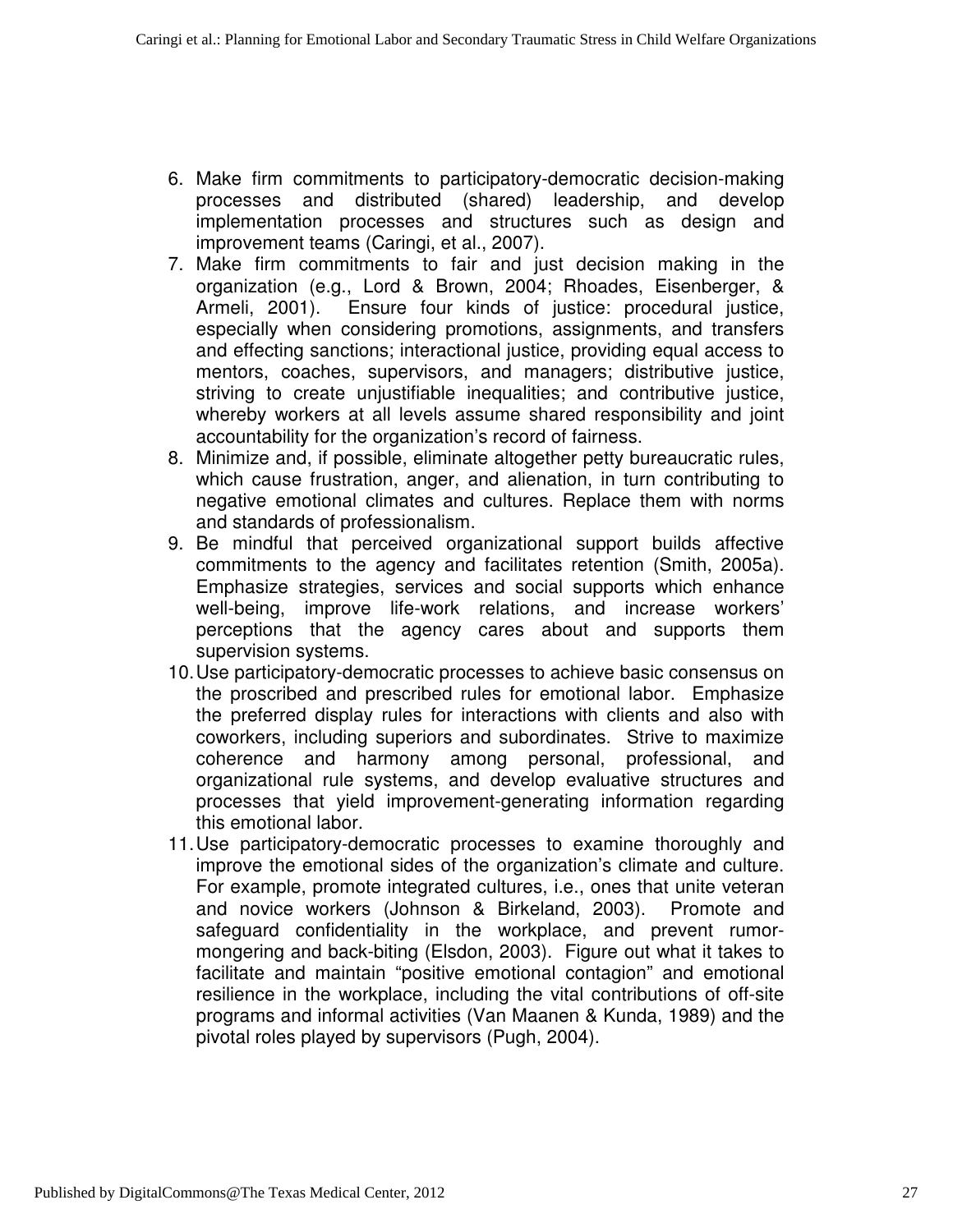- 12. Complete thorough job and work analyses, aiming to identify, describe, and explain the emotional requirements of particular positions. Alter job descriptions and work requirements as needed, mindful that illdesigned jobs discourage recruitment and cause turnover. Strive to optimize the goodness of fit between the worker's personality, especially the worker's "emotional expressivity" (Pugh, 2004), the desired emotional labor for the job (Grandey, 2003; Maslach & Leiter, 1997; Morris & Feldman, 1996), and the worker's assignment to a particular unit or department. Ensure that recruitment and selection mechanisms also are oriented toward this fit between individual predispositions and actual job requirements (Ashforth & Saks, 2004). Avoid involuntary transfers whenever possible (Lawson, et al., 2005).
- 13. Be mindful that negative emotional labor and its correlates are inevitable when workers' knowledge, skills, and abilities are not adequate for them to meet clients' needs and demands. As such, develop a case assignment and caseload development policy that takes into account the important relationship between workers' expertise and client needs, especially the complexity of these needs and the emotional requirements of workers (e.g., frequency, intensity, and variety of emotions needing to be displayed). In other words, develop alternative formulas for workload and caseload assignments, avoiding automatic standardization based on twin assumptions that "when you've seen one case, you've seen them all" and "everyone needs to have the same number of cases."
- 14. Develop a comprehensive, research-supported system for providing workers, especially frontline caseworkers, with social supports, clinical services, and work-related resources. For example, develop procedures whereby traumatized workers enjoy immediate access to clinical services. Develop workplace structures and operational processes, starting with the preparation, orientation, and deployment of supervisors and senior caseworkers, aimed at facilitating the development of positive emotional labor, at the same time minimizing and preventing negative emotional labor. Finally, in due recognition that workers' inability to access resources for their clients is a source of negative emotional labor, ensure that workers have ready access to resources that their clients need.
- 15. Add emotional labor to the list of priorities for state and local agency training programs and for the local agency's professional development programs. More specifically, do the following: a) provide new and veteran workers at all levels of the agency with appropriate language, self-regulatory and coping strategies, norms and rules, and procedures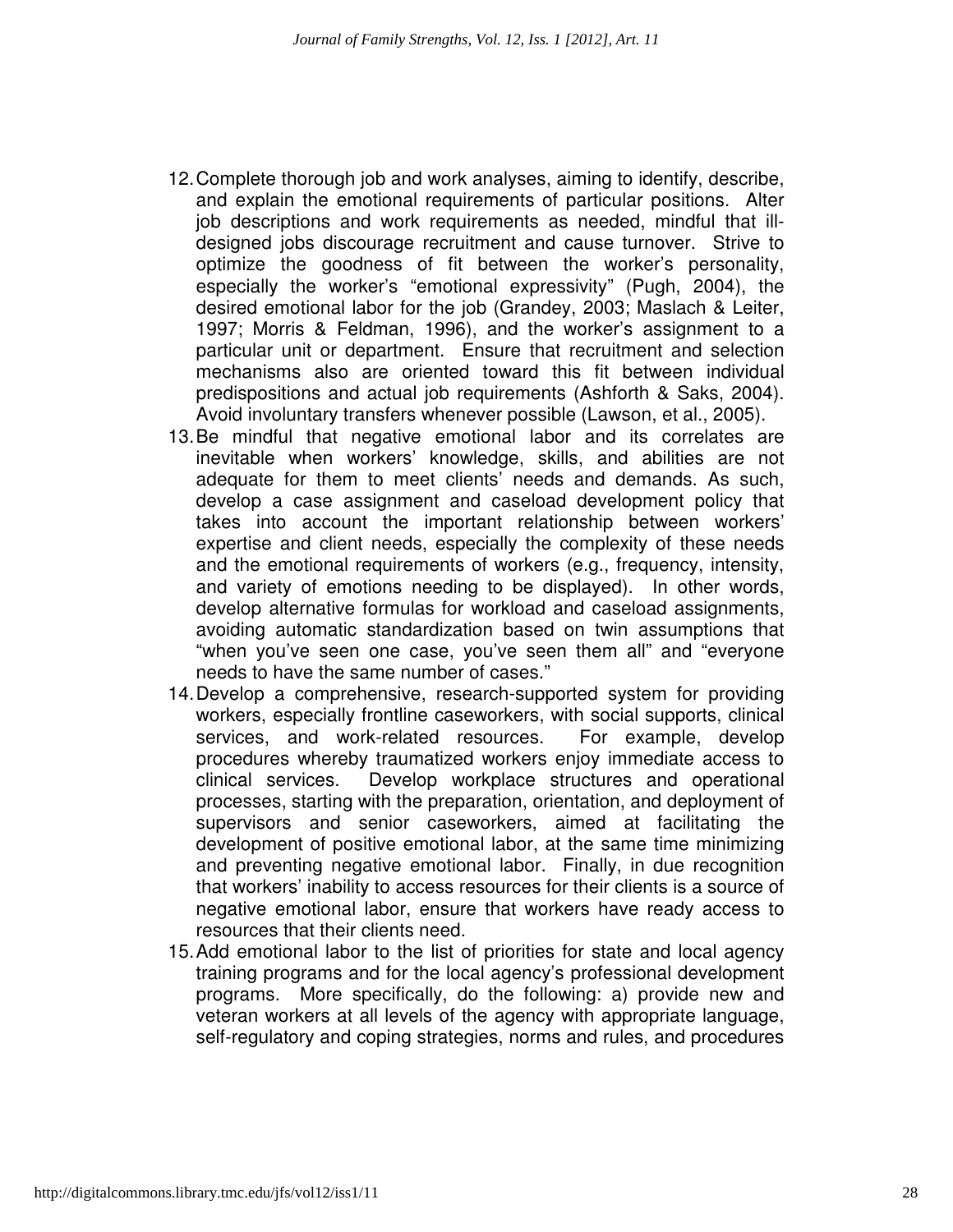for securing clinical services, social supports, and resources, for example, preparing workers at all levels to differentiate between positive and negative emotional labor, including how to turn the latter into the former; (b) prepare them for self-initiated and other-assisted emotional guidance and processing techniques (Grandey & Brauburger, 2004), don't restrict this training to client-focused emotional labor, and prepare them for interactions and affiliations with coworkers (Elsdon, 2003); c) prepare them for the emotional labor associated with micro role transitions (Ashforth, Kreiner, & Fugate, 2000), i.e., the everyday changes required of workers as they move among the several settings for their lives and work (office, field, courts, home), keeping in mind that life (home)-work fit and harmony no doubt is a special priority, especially for women who perform lateral roles as mothers, partners, and caregivers (Wharton, 1999).

- 16. Dovetail the agency's induction and initiation programs—its organizational socialization processes and mechanisms—with state and agency training for emotional labor. Add emotional competence to the list of socialization priorities, and provide mentoring, coaching, and supervision systems in support emotional competence in new workers and positive emotional labor agency-wide.
- 17. Develop trouble-shooting procedures aimed at situations that breed negative emotional labor—for example, inter-unit relationships and case transfer processes. Additionally, develop protocols for defusing affectively charged events and processes (e.g., a child death). Make it safe for workers to identify the need for these procedures and protocols, ensuring they can be implemented immediately. Use these opportunities to debrief and gain new knowledge and understanding, paving the way for improvements in the agency and in these protocols and processes.<sup>1</sup>
- 18. Develop agency-wide understanding of the common antecedents of negative emotional labor and some of its correlates, including burnout, excessive work stress, and undesirable turnover. Strive to eliminate and prevent these antecedents, including role overload, role ambiguity, work and client demands that exceed workers' competencies, little job autonomy and discretion, a lack of safety and security on the job and in the field, mismatches between the job and the person's abilities and

 $\overline{a}$ 

 $<sup>1</sup>$ Here, as in the previous sections of the analysis, it is apparent that the regulation and</sup> management of emotional labor may serve as a springboard for the development of highperforming learning organizations. Alternatively, where the implementation of learning and improvement systems is already underway, emotional labor can be added to the list of priorities for accompanying evaluation, feedback, and learning-control systems.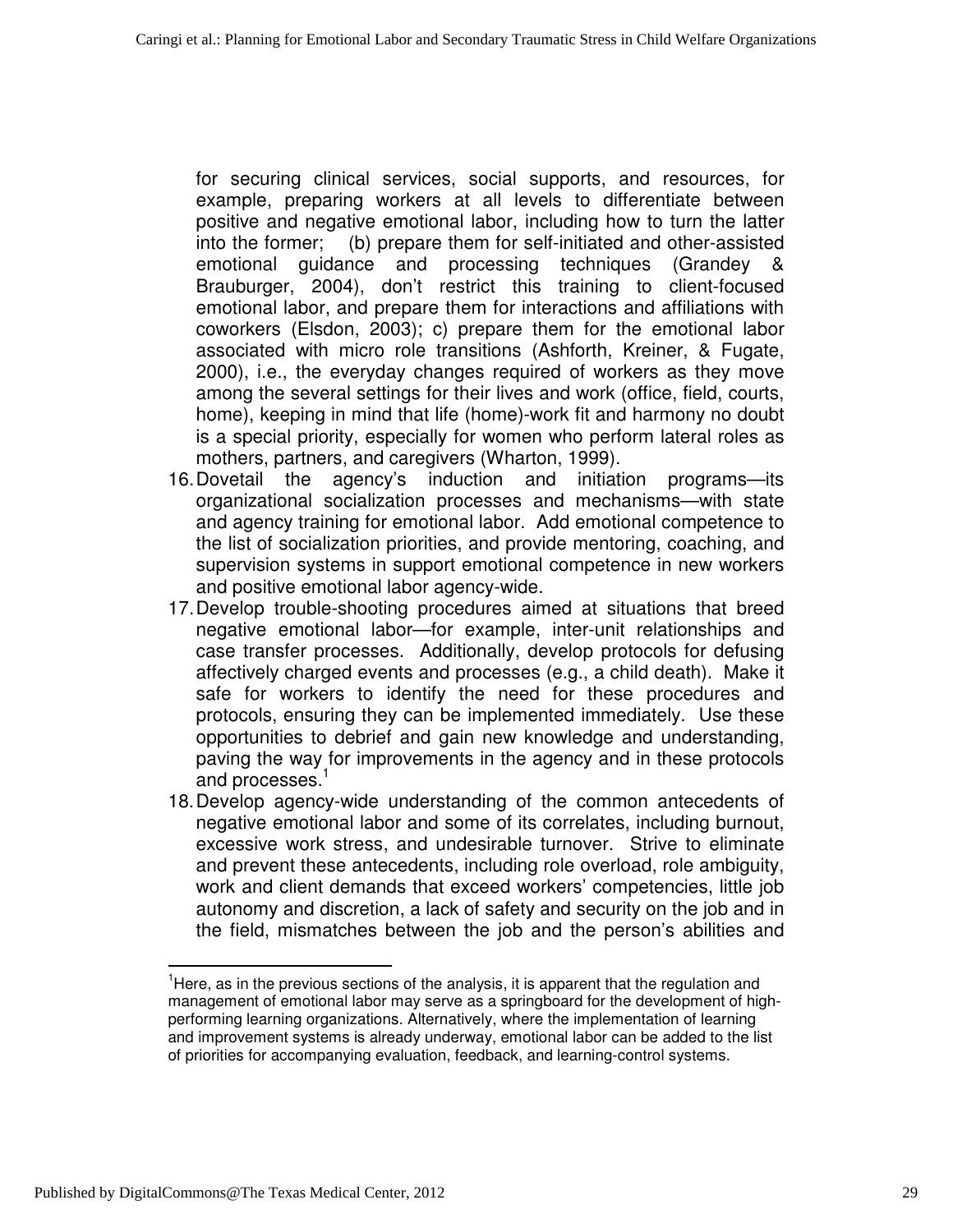aspirations, and routine people-processing priorities (Ashforth & Saks, 2004; Grandey, 2003; Morris & Feldman, 1996).

- 19. Develop agency-wide understanding of the common antecedents for positive emotional labor and its attendant benefits, especially workforce professionalism. Strive to develop and maintain these antecedents, i.e., conditions favorable to positive emotional labor, including manageable caseloads and workloads, acceptable variety and complexity, warranted job autonomy, competent and supportive supervision, training and supports for regulating emotional labor, and strengths-based, solution-focused practice strategies that enable workers to reap the extrinsic and intrinsic rewards of deep acting with their clients.
- 20. Adopt a research-supported practice model that improves agency performance, enhances workers' job satisfaction and well-being, and facilitates the development of positive emotional labor. Ensure that this model provides clear directives regarding the enforcer-healer paradox and that it includes a "front-end" risk assessment and client prioritization system that results in manageable caseloads.
- 21. Promote the agency and the workforce in local communities, trumpeting the workers' courage and the importance of their jobs and work. Implement strategies such as neighborhood-based child protection teams and community-based systems of care,<sup>2</sup> which ease workloads, provide emotional and social supports, enhance resources, and increase everyday understanding because all facilitate positive emotional labor, while alleviating and preventing negative emotional labor.
- 22. Implement strategies that effectively challenge the perception that child welfare is "dirty work," strategies that also strengthen commitments to the job, work, and career (Ashforth & Kreiner, 1999). Specific strategies include condemning the condemners, supporting and promoting long-standing supporters, and helping workers make selective social comparisons (Ashforth & Kreiner, 1999). Another involves recognizing and celebrating both routine and extraordinary acts of courage and heroism in jobs and work that are inherently risky and even dangerous (Worline, Wrzesniewski, & Rafaeli, 2004).
- 23. In mixed workforces, develop special jobs and leadership roles for professional social workers, jobs and roles that enable them to maintain and strengthen their professional identities and ethics. Know that identity work entails important emotional labor, that the conflation

l

<sup>&</sup>lt;sup>2</sup>See, for example, the special issue of *Child Welfare* (84[5], 2005).